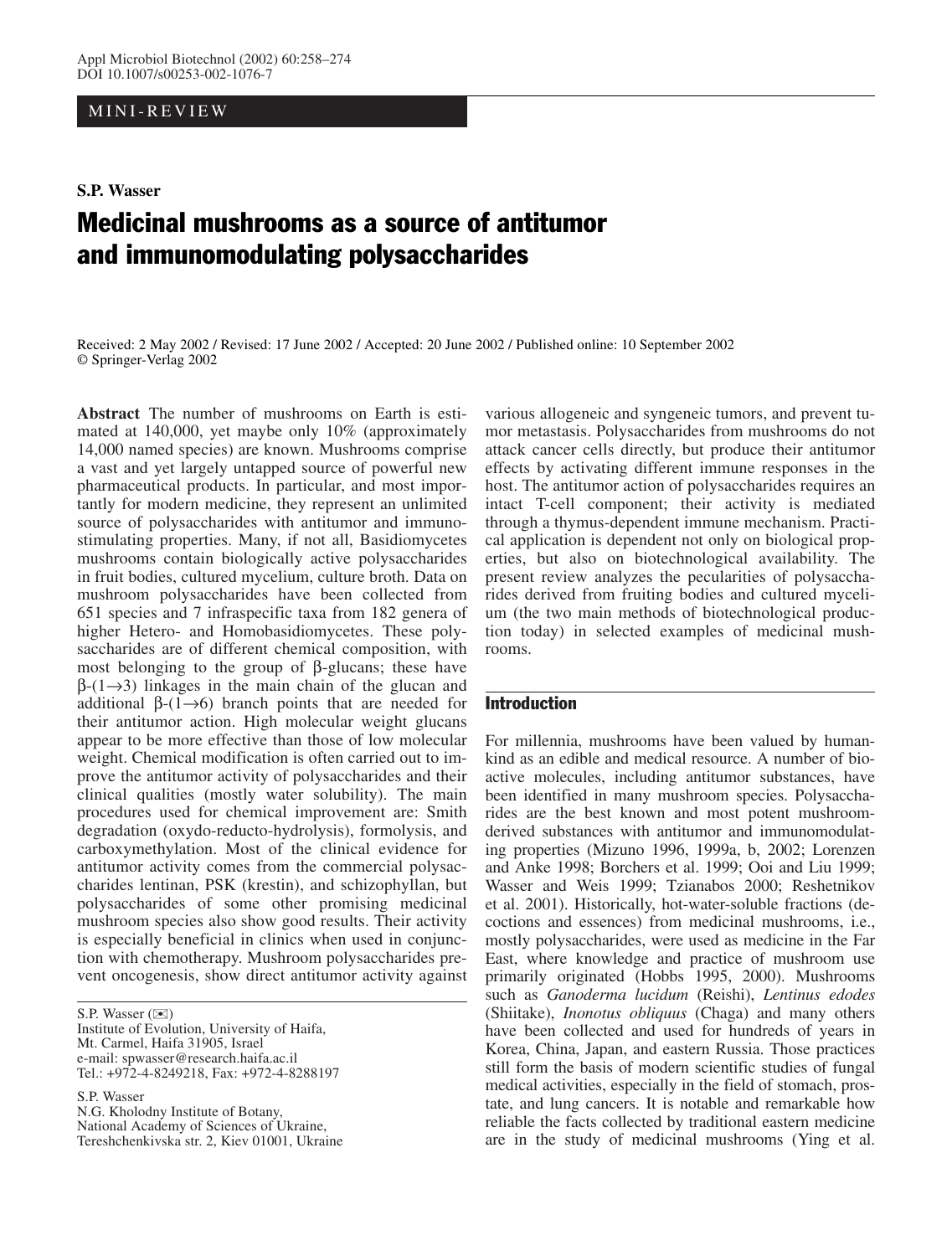1987; Hobbs 1995, 2000; Wasser and Weis 1997a, b, 1999; Stamets 2000).

Ikekawa et al. (1969) published one of the first scientific reports on antitumor activities of essences obtained from fruiting bodies of mushrooms belonging to the family Polyporaceae (Aphyllophoromycetideae) and a few other families, manifested as host-mediated activity against grafted cancer – such as Sarcoma 180 – in animals (Ikekawa et al. 1982, 1992; Ikekawa 2001). Soon thereafter the first three major drugs were developed from medicinal mushrooms. All three were polysaccharides, specifically β-glucans: krestin from cultured mycelial biomass of *Trametes versicolor* (Turkwey Tail), lentinan from fruiting bodies of *L. edodes*, and schizophyllan from the liquid cultured broth product of *Schizophyllum commune* (Split Gill). For almost 40 years, medicinal mushrooms have been intensively investigated for medicinal effects in in vivo and in vitro model systems, and many new antitumor and immunomodulating polysaccharides have been identified and put into practical use (Mizuno 1996, 1999a; Wasser and Weis 1999; Ikekawa 2001).

Biologically active polysaccharides are widespread among higher Basidiomycetes mushrooms, and most of them have unique structures in different species. Moreover, different strains of one Basidiomycetes species can produce polysaccharides with different properties. For example, the proteoglucan krestin was developed in Japan from the strain *Trametes* (*Coriolus) versicolor* CM-101, whereas polysaccharide-peptide (PSP) in China was developed in submerged culture of the strain Cov-1 of the same species. Both proteoglucans have the same polysaccharide component but with different protein molecules bound to the polysaccharide (Hiroshi and Takeda 1993).

In the present review, antitumor and immunomodulating polysaccharides from higher Basidiomycetes mushrooms are analyzed. More attention is given to their common features than to specific pecularities. The review summarizes the general state of knowledge in the area of biodiversity of mushrooms and their polysaccharides; the chemical structure of polysaccharides and its connection with their antitumor activity, including possible ways of chemical modification; results of experimental testing and clinical use of antitumor or immunostimulating polysaccharides; possible mechanisms of their biological action; and, finally, the difference in polysaccharide fraction composition in fruiting bodies and pure culture mycelia in selected examples of studied medicinal mushrooms.

## The vast quantity and diversity of mushrooms with antitumor polysaccharides

The total number of described fungi of all kinds is currently at least 80,060 species; a figure based on the total derived from addition of the numbers of species in each genus given in the latest edition of the *Dictionary of the Fungi* (Kirk et al. 2001). This figure includes all organisms traditionally studied by mycologists: slime molds, chromistan fungi, chytridiaceous fungi, lichen-forming fungi, filamentous fungi, molds, and yeasts.

By the term 'mushrooms', we generally mean the definition of Chang and Miles (1992): 'a macrofungus with a distinctive fruiting body which can be either hypogeous or epigeous, large enough to be seen with the naked eye and to be picked by hand'. The number of filamentous fungi that are mushrooms in the sense of this definition deduced from the *Dictionary of the Fungi* is at least 14,000 and perhaps as many as 22,000 (Hawksworth 2001). However, the real number of such species on Earth is undoubtedly much higher. Two main reasons for the real number being higher are (1) the great number of as yet undescribed species and (2) the fact that many morphologically defined mushroom 'species' prove to be assemblages of several biological species (Hawksworth 2001).

Most new mushrooms are being discovered in the tropics, especially those species forming ectomycorrhizas with native trees. In various tropical areas, 22–55% (in some cases up to 73%) of mushroom species have proved to be undescribed (Hawksworth 2001). An analysis of the localities from which fungi new to science have been described and catalogued in the *Index of Fungi* in the 10 years from 1990 to 1999 revealed that about 60% of all newly described fungi are from the tropics (Hawksworth 1993, 2001), and this is also the case for mushrooms, although new species continue to be discovered in Europe and North America.

Studies of compatability and molecular sequences between mushrooms previously considered to be the same species on morphological grounds revealed 'cryptic species', i.e., populations functioning as separate biological species but covered by a single scientific name. A single morphologically defined species may consist of 20 or more biological species (Hawksworth 2001).

Taking all this into account, recent estimates of the number of fungi on Earth range from 500,000 to 9.9 million species, of which only 80,060 are named. A working figure of 1.5 million species is generally accepted, and new data suggests that this is not unreasonable. The number of mushrooms on Earth is estimated at 140,000, of which maybe only 10% are known. Meanwhile, of those  $\sim$ 14,000 species that we know today, about 50% are considered to possess varying degrees of edibility, more than 2,000 are safe, and about 700 species are known to possess significant pharmacological properties (Chang 1999; Wasser and Weis 1999; Reshetnikov et al. 2001). Thus, it is clear that mushrooms represent a major and as yet largely untapped source of powerful new pharmaceutical products.

Higher Basidiomycetes mushrooms represent an unlimited source of antitumor or immunostimulating polysaccharides. All main taxonomic mushroom groups have been investigated for biologically active polysaccharides, and most of them possess such substances. At least 651 species and 7 infraspecific taxa representing 182 genera of Hetero- and Homobasidiomycetes mushrooms contain antitumor or immunostimulating polysaccharides, as is evident from Table 1 (adapted from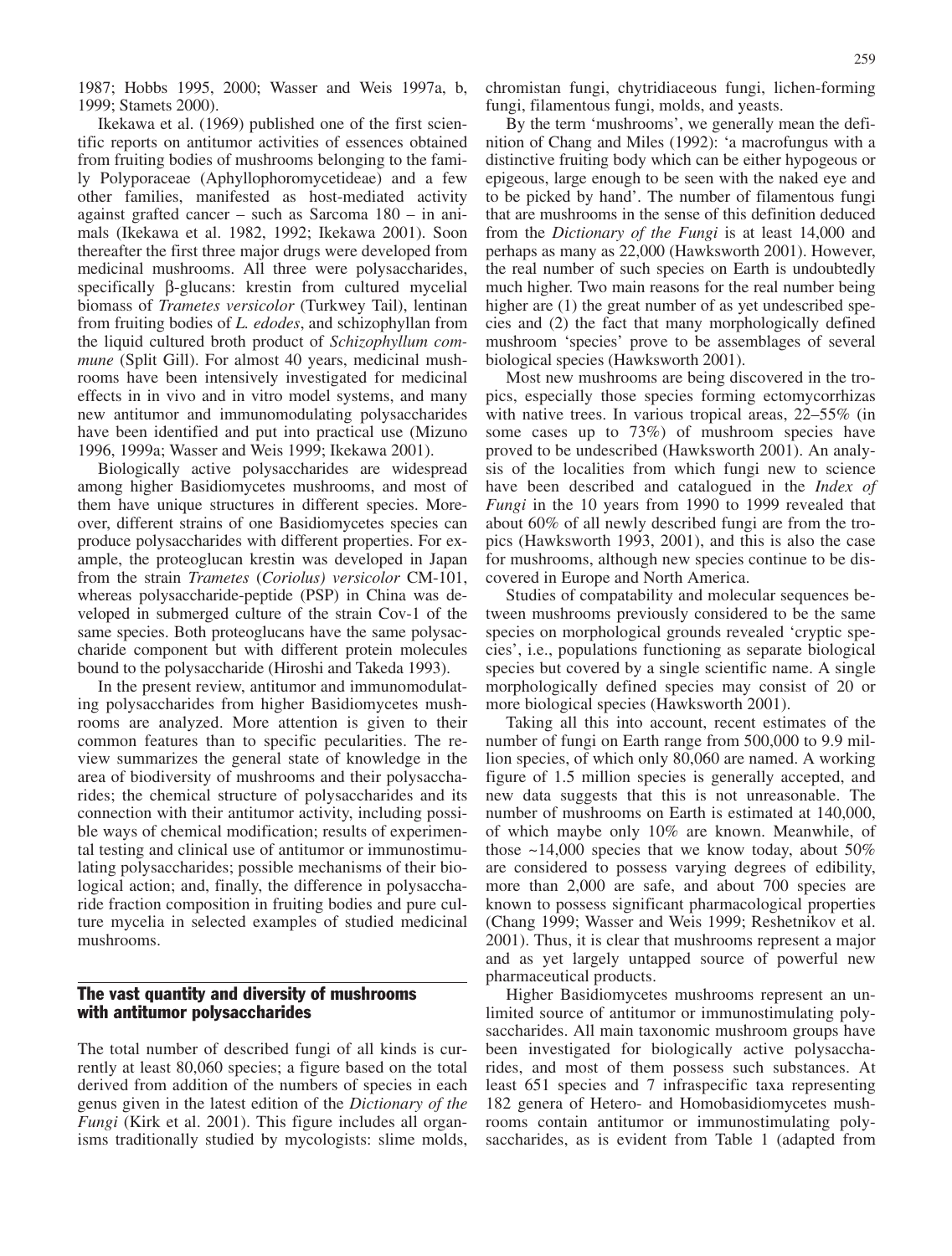## 260

## **Table 1** Higher Basidiomycetes mushrooms containing antitumor or immunostimulating polysaccharides

| Taxa (number of species studied)                                                                                                                                                                                                                                                                                                                                                                                                                                                                                                                                             | Activity against:              |                            | Source                                                                                                                                                                                                                                                                                           |
|------------------------------------------------------------------------------------------------------------------------------------------------------------------------------------------------------------------------------------------------------------------------------------------------------------------------------------------------------------------------------------------------------------------------------------------------------------------------------------------------------------------------------------------------------------------------------|--------------------------------|----------------------------|--------------------------------------------------------------------------------------------------------------------------------------------------------------------------------------------------------------------------------------------------------------------------------------------------|
|                                                                                                                                                                                                                                                                                                                                                                                                                                                                                                                                                                              | Sarcoma<br>180 solid<br>cancer | Ehrlich<br>solid<br>cancer |                                                                                                                                                                                                                                                                                                  |
| Heterobasidiomycetes                                                                                                                                                                                                                                                                                                                                                                                                                                                                                                                                                         |                                |                            |                                                                                                                                                                                                                                                                                                  |
| Auriculariales - Auricularia (3)                                                                                                                                                                                                                                                                                                                                                                                                                                                                                                                                             | $70 - 90$                      | $60 - 80$                  | Ohtsuka et al. 1973;<br>Ukai et al. 1982;<br>Song et al. 1998                                                                                                                                                                                                                                    |
| Dacrymycetales - Calocera (1) Dacrymyces (1)                                                                                                                                                                                                                                                                                                                                                                                                                                                                                                                                 | $60 - 90$                      | 60                         | Ohtsuka et al. 1973                                                                                                                                                                                                                                                                              |
| Tremellales – Exidia (1) Guepinia (1) Holtermannia (1) Phlogiotis (1)<br>Protodaedalea (1) Pseudohydnum (1) Tremella (2) Tremellodon (1)                                                                                                                                                                                                                                                                                                                                                                                                                                     | $60 - 100$                     | $70 - 100$                 | Ohtsuka et al. 1973;<br>Gao et al. 1997                                                                                                                                                                                                                                                          |
| Homobasidiomycetes                                                                                                                                                                                                                                                                                                                                                                                                                                                                                                                                                           |                                |                            |                                                                                                                                                                                                                                                                                                  |
| Aphyllophoromycetideae                                                                                                                                                                                                                                                                                                                                                                                                                                                                                                                                                       |                                |                            |                                                                                                                                                                                                                                                                                                  |
| Cantharellaceae – Cantharellus (5) Craterellus (2)                                                                                                                                                                                                                                                                                                                                                                                                                                                                                                                           | $60 - 100$                     | $60 - 90$                  | Ohtsuka et al. 1973                                                                                                                                                                                                                                                                              |
| Clavariaceae - Clavaria (4) Clavariadeiphus (2) Clavulinopsis (4) Lentaria (1)                                                                                                                                                                                                                                                                                                                                                                                                                                                                                               | $60 - 90$                      | $60 - 100$                 | Ohtsuka et al. 1973                                                                                                                                                                                                                                                                              |
| Clavulinaceae – Clavulina $(1)$                                                                                                                                                                                                                                                                                                                                                                                                                                                                                                                                              | $70 - 90$                      | 80                         | Ohtsuka et al. 1973                                                                                                                                                                                                                                                                              |
| Sparassidaceae – Sparassis $(1)$                                                                                                                                                                                                                                                                                                                                                                                                                                                                                                                                             | 100                            | 100                        | Ohtsuka et al. 1973;<br>Ohno et al. 2000;<br>Yadomae and Ohno<br>2000                                                                                                                                                                                                                            |
| Ramariaceae – Ramaria (5)                                                                                                                                                                                                                                                                                                                                                                                                                                                                                                                                                    | $60 - 80$                      | $60 - 70$                  | Ohtsuka et al. 1973                                                                                                                                                                                                                                                                              |
| Hydnaceae $-Hydnum(1)$                                                                                                                                                                                                                                                                                                                                                                                                                                                                                                                                                       | 70                             | 90                         | Ohtsuka et al. 1973;<br>Chung et al. 1982                                                                                                                                                                                                                                                        |
| Hericiaceae – Echinodontium (2) Hericium (2) Laxitextum (1)                                                                                                                                                                                                                                                                                                                                                                                                                                                                                                                  | $70 - 90$                      | $60 - 80$                  | Ohtsuka et al. 1973;<br>Mizuno 1999b                                                                                                                                                                                                                                                             |
| Corticiaceae – Aleurodiscus (1) Cotylidia (2) Laxitextum (1) Lopharia (1)<br>Merulius (2) Phlebia (2) Sarcodontia (1) Sistotrema (1) Steccherinum (1)<br>Stereum (13)                                                                                                                                                                                                                                                                                                                                                                                                        | $60 - 100$                     | $60 - 100$                 | Ohtsuka et al. 1973                                                                                                                                                                                                                                                                              |
| Coniophoraceae - Serpula (1)                                                                                                                                                                                                                                                                                                                                                                                                                                                                                                                                                 | 70                             | 60                         | Ohtsuka et al. 1973                                                                                                                                                                                                                                                                              |
| Thelephoraceae Bankera (1) Calodon (4) Hydnellum (2) Polyozellus (1)                                                                                                                                                                                                                                                                                                                                                                                                                                                                                                         | $60 - 100$                     | $70 - 100$                 | Ohtsuka et al. 1973;<br>Song et al. 1998;                                                                                                                                                                                                                                                        |
| Sarcodon (2) Thelephora (1)                                                                                                                                                                                                                                                                                                                                                                                                                                                                                                                                                  |                                |                            | Mizuno 2000                                                                                                                                                                                                                                                                                      |
| Hymenochaetaceae – Coltricia (4) Cryptoderma (6) Cyclomyces (1)<br>Fuscoporia (1) Hymenochaete (4) Hymenostilbe (1) Inonotus (6) Onnia (1)<br>Phellinus (6) Pyrrhoderma (1)                                                                                                                                                                                                                                                                                                                                                                                                  | $60 - 100$                     | $90 - 100$                 | Ohtsuka et al. 1973;<br>Kim et al. 1996;<br>Han et al. 1999;<br>Mizuno 2000                                                                                                                                                                                                                      |
| Fistulinaceae – Fistulina $(2)$                                                                                                                                                                                                                                                                                                                                                                                                                                                                                                                                              | 80                             | 90                         | Ohtsuka et al. 1973;<br>Ueno et al. 1978                                                                                                                                                                                                                                                         |
| Ganodermataceae – Ganoderma (7)                                                                                                                                                                                                                                                                                                                                                                                                                                                                                                                                              | $70 - 100$                     | $70 - 100$                 | Ohtsuka et al. 1973:<br>Nakashima et al. 1979;<br>Miyazaki and<br>Nishijima 1981;<br>Ukai et al. 1983;<br>Zhang and Lin 1999                                                                                                                                                                     |
| Polyporaceae – Amauroderma (1) Coriolellus (1) Coriolus (8) Cymatoderma (2)<br>Cystidiophorus (1) Daedalea (1) Daedaleopsis (3) Dendropolyporus (1)<br>Favolus (3) Fomes (2) Fomitella (1) Fomitopsis (5) Gloeophyllum (1)<br>Gloeoporus (1) Gloeostereum (1) Grifola (2) Hirschioporus (3) Ischnoderma (1)<br>Laetiporus (2) Laricifomes (1) Lenzites (1) Meripilus (1) Microporus (2)<br>Oxyporus (1) Phaeolus (1) Piptoporus (1) Polyporus (10) Poria (1)<br>Porodisculus (1) Pycnoporus (1) Rigidoporus (2) Trachyderma (1)<br>Trametes (8) Trichaptum (1) Tyromyces (5) | $70 - 90$                      | $70 - 100$                 | Ohtsuka et al. 1973;<br>Ito et al. 1976;<br>Ohtsuka et al. 1977;<br>Fujii et al. 1979;<br>Liou and Lin 1979;<br>Min et al. 1980;<br>Nakajima et al. 1980;<br>Kanayma et al. 1986;<br>Mizuno et al. 1992;<br>Gasiorowski et al.<br>1993; Cho et al. 1996;<br>Nanba 1998;<br>Fullerton et al. 2000 |
| Schizophyllaceae - Schizophyllum (1)                                                                                                                                                                                                                                                                                                                                                                                                                                                                                                                                         | 70                             |                            | Ohtsuka et al. 1973;<br>Okamura et al. 1986                                                                                                                                                                                                                                                      |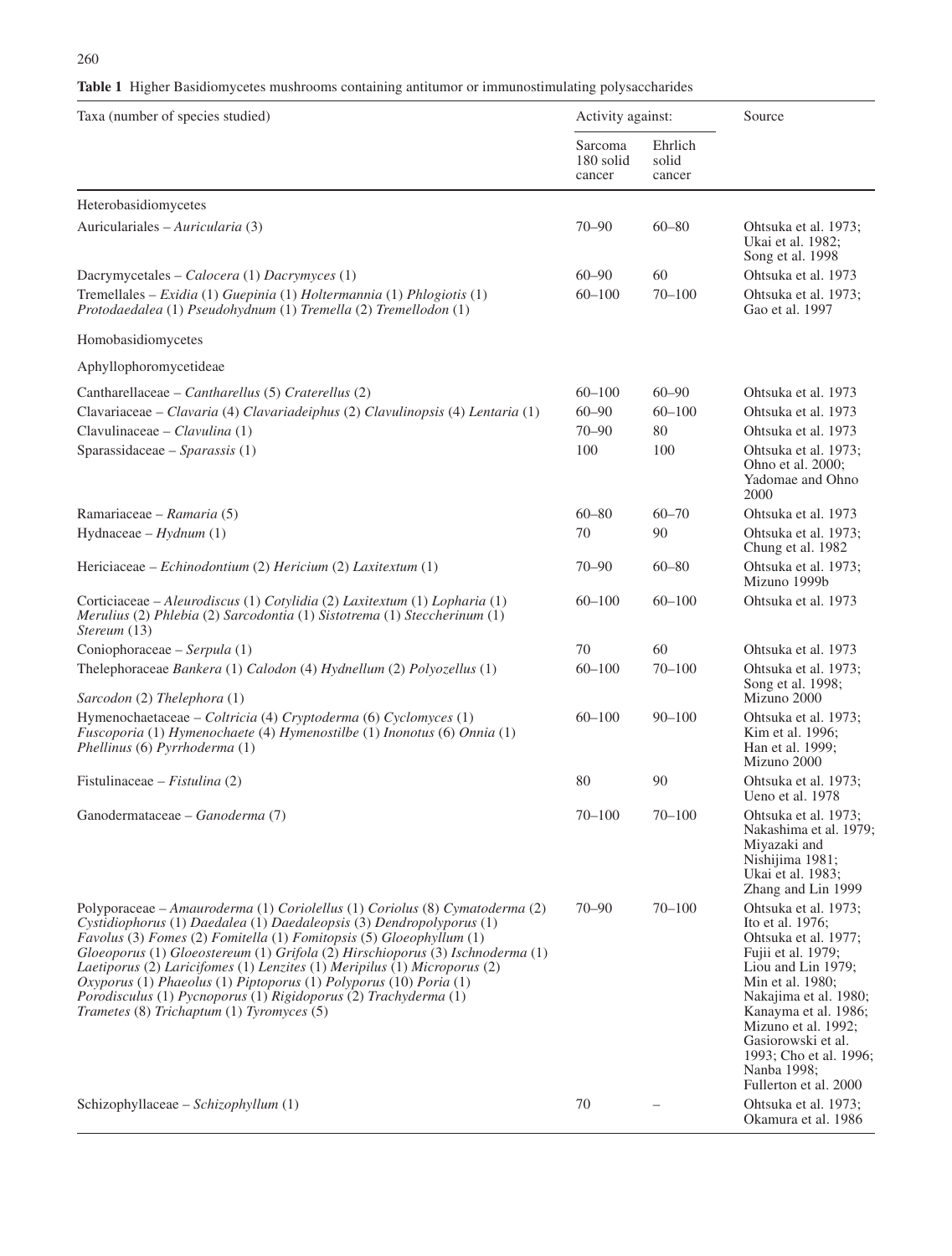## **Table 1** (continued)

| Taxa (number of species studied)                                                                                                                                                                                                                                                                                                                                                                                                                                                                                                           |                                | Activity against:          | Source                                                                                                                                                                                                                                                               |
|--------------------------------------------------------------------------------------------------------------------------------------------------------------------------------------------------------------------------------------------------------------------------------------------------------------------------------------------------------------------------------------------------------------------------------------------------------------------------------------------------------------------------------------------|--------------------------------|----------------------------|----------------------------------------------------------------------------------------------------------------------------------------------------------------------------------------------------------------------------------------------------------------------|
|                                                                                                                                                                                                                                                                                                                                                                                                                                                                                                                                            | Sarcoma<br>180 solid<br>cancer | Ehrlich<br>solid<br>cancer |                                                                                                                                                                                                                                                                      |
| Gasteromycetideae                                                                                                                                                                                                                                                                                                                                                                                                                                                                                                                          |                                |                            |                                                                                                                                                                                                                                                                      |
| Gasteromycetales                                                                                                                                                                                                                                                                                                                                                                                                                                                                                                                           |                                |                            |                                                                                                                                                                                                                                                                      |
| Lycoperdaceae - Lycoperdon (2)<br>Phallaceae - Dictyophora (1) Kobayasia (1)                                                                                                                                                                                                                                                                                                                                                                                                                                                               |                                |                            | Song et al. 1998<br>Miyazaki et al. 1975;<br>Ukai et al. 1983;<br>Hara et al. 1991;<br>Ishiyama et al. 1996                                                                                                                                                          |
| <b>Boletales</b>                                                                                                                                                                                                                                                                                                                                                                                                                                                                                                                           |                                |                            |                                                                                                                                                                                                                                                                      |
| Boletaceae – Boletinus (1) Boletus (11) Filoboletus (1) Gyroporus (1)<br>Leccinum (2) Phylloporus (1) Pulveroboletus (3) Suillus (5) Tylopilus (3)<br>Xerocomus (3)                                                                                                                                                                                                                                                                                                                                                                        | $70 - 100$                     | 90                         | Ohtsuka et al. 1973                                                                                                                                                                                                                                                  |
| Paxillaceae – Hygrophoropsis $(1)$ Paxillus $(3)$                                                                                                                                                                                                                                                                                                                                                                                                                                                                                          | $60 - 90$                      | $70 - 80$                  | Ohtsuka et al. 1973                                                                                                                                                                                                                                                  |
| Strobilomyceteceae - Boletellus (2) Porphyrellus (1) Strobilomyces (1)                                                                                                                                                                                                                                                                                                                                                                                                                                                                     | $60 - 80$                      | $60 - 70$                  | Ohtsuka et al. 1973                                                                                                                                                                                                                                                  |
| Gomphidiaceae – Gomphidius (1) Chroogomphus (1)                                                                                                                                                                                                                                                                                                                                                                                                                                                                                            | $60 - 90$                      | $60 - 80$                  | Ohtsuka et al. 1973                                                                                                                                                                                                                                                  |
| Agaricomycetideae                                                                                                                                                                                                                                                                                                                                                                                                                                                                                                                          |                                |                            |                                                                                                                                                                                                                                                                      |
| Agaricales                                                                                                                                                                                                                                                                                                                                                                                                                                                                                                                                 |                                |                            |                                                                                                                                                                                                                                                                      |
| Hygrophoraceae – Camarophyllus (2) Hygrocybe (14) Hygrophorus (21)<br>Pleurotaceae – Pleurotus $(4)$                                                                                                                                                                                                                                                                                                                                                                                                                                       | $60 - 100$                     | $70 - 100$                 | Ohtsuka et al. 1973<br>Yoshioka et al. 1972;<br>Chung et al. 1982;<br>Zhuang et al. 1994a;<br>Song et al. 1998                                                                                                                                                       |
| Tricholomataceae – Armillariella (3) Asterophora (1) Baeospora (1)<br>Cantharellula (1) Catathelasma (2) Clitocybe (7) Collybia (6) Dictyopanus (1)<br>Flammulina (1) Hohenbuehelia (1) Hypsizygus (1) Laccaria (6) Lampteromyces (1)<br>Lepista (3) Leucopaxillus (1) Lyophyllum (8) Macrocystidia (2) Marasmiellus (2)<br>Marasmius (6) Melanoleuca (2) Mycena (19) Omphalina (1) Oudemansiella (3)<br>Panellus (1) Pleurocybella (1) Pseudohiatula (2) Resupinatus (1) Tricholoma (19<br>Tricholomopsis (4) Xeromphalina (3) Xerula (2) | $60 - 100$                     | $60 - 100$                 | Ohtsuka et al. 1973;<br>Chung et al. 1982;<br>Ikekawa et al. 1982;<br>Kim et al. 1982;<br>Ma et al. 1991;<br>Ikekawa et al. 1992;<br>Kiho et al. 1992a, b;<br>Mizuno et al. 1994;<br>Liu et al. 1996;<br>Wang et al. 1996;<br>Song et al. 1998;<br>Ukawa et al. 2000 |
| Entolomataceae – Clitopilus (2) Entoloma (14) Rhodocybe (1) Rhodophyllus (6)                                                                                                                                                                                                                                                                                                                                                                                                                                                               | $60 - 90$                      | $60 - 100$                 | Ohtsuka et al. 1973                                                                                                                                                                                                                                                  |
| Cortinariaceae - Cortinarius (25) Galerina (6) Gymnopilus (3) Hebeloma (3)<br><i>Inocybe</i> $(19)$ <i>Rozites</i> $(1)$                                                                                                                                                                                                                                                                                                                                                                                                                   | $60 - 100$                     | $60 - 100$                 | Ohtsuka et al. 1973                                                                                                                                                                                                                                                  |
| Bolbitiaceae - Agrocybe (7) Bolbitius (2) Conocybe (7)                                                                                                                                                                                                                                                                                                                                                                                                                                                                                     | $60 - 90$                      | $70 - 90$                  | Ohtsuka et al. 1973;<br>Yoshida et al. 1996;<br>Song et al. 1998                                                                                                                                                                                                     |
| Strophariaceae – Hypholoma (1) Kuehneromyces (1) Naematoloma (4)<br>Pholiota (8) Psilocybe (3) Stropharia (2)                                                                                                                                                                                                                                                                                                                                                                                                                              | $60 - 100$                     | $70 - 100$                 | Ohtsuka et al. 1973;<br>Chung et al. 1982;<br>Song et al. 1998                                                                                                                                                                                                       |
| Crepidotaceae - Crepidotus (3) Tubaria (1)                                                                                                                                                                                                                                                                                                                                                                                                                                                                                                 | $60 - 100$                     | $90 - 100$                 | Nakayoshi et al. 1968;<br>Ohtsuka et al. 1973                                                                                                                                                                                                                        |
| Amanitaceae - Amanita (21) Limacella (1)                                                                                                                                                                                                                                                                                                                                                                                                                                                                                                   | $60 - 100$                     | $60 - 90$                  | Ohtsuka et al. 1973;<br>Kiho et al. 1994;<br>Yoshida et al. 1996                                                                                                                                                                                                     |
| Pluteaceae – Pluteus (5) Volvariella (4)                                                                                                                                                                                                                                                                                                                                                                                                                                                                                                   | $60 - 100$                     | $70 - 100$                 | Ohtsuka et al. 1973;<br>Chung et al. 1982;<br>Misaki et al. 1986                                                                                                                                                                                                     |
| Agaricaceae – Agaricus (1) Cystoderma (2) Lepiota (15) Leucocoprinus (3)<br>Macrolepiota (2) Melanophyllum (1) Phaeolepiota (1)                                                                                                                                                                                                                                                                                                                                                                                                            | $60 - 100$                     | $60 - 100$                 | Ohtsuka et al. 1973;<br>Mizuno 2002                                                                                                                                                                                                                                  |
| Coprinaceae - Coprinus (16) Panaeolus (1) Psathyrella (7) Pseudocoprinus (1)                                                                                                                                                                                                                                                                                                                                                                                                                                                               | $60 - 100$                     | $60 - 100$                 | Ohtsuka et al. 1973                                                                                                                                                                                                                                                  |
| Russulales<br>Russulaceae - Lactarius (18) Russula (23)                                                                                                                                                                                                                                                                                                                                                                                                                                                                                    | $60 - 100$                     | $70 - 100$                 | Ohtsuka et al. 1973                                                                                                                                                                                                                                                  |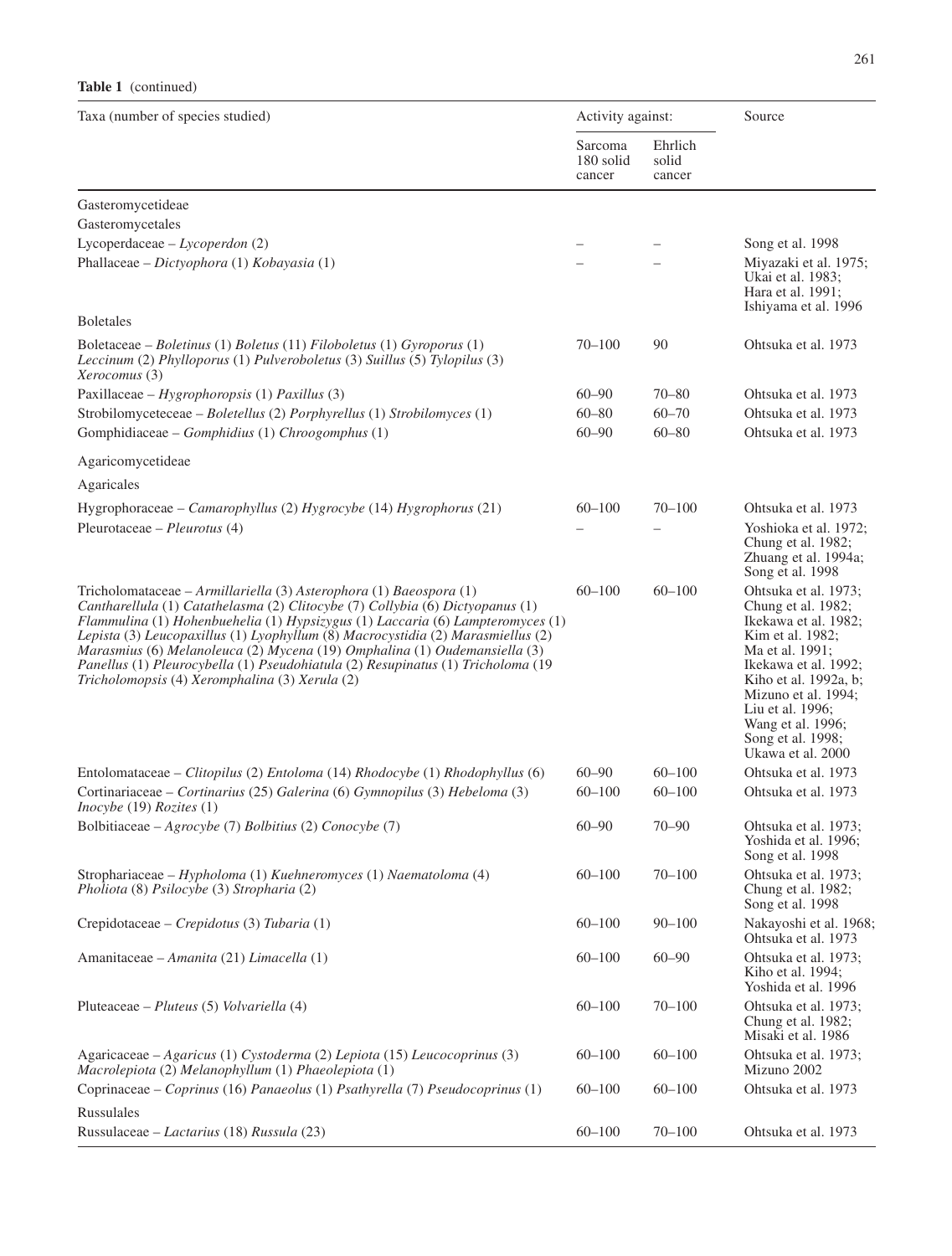Reshetnikov et al. 2001). Naturally collected or artificially growing fruit bodies, pure culture mycelia, and culture filtrate (culture broth) all contain biologically active polysaccharides.

#### Procedures for polysaccharide purification

After two decades of intensive research on medicinal mushrooms, Mizuno and his co-workers in Japan developed reliable procedures for successful extraction, fractionation and purification of polysaccharides from fruiting bodies or culture mycelia. In general, this scheme involves elimination of low molecular weight substances from mushroom material using 80% ethanol, followed by three successive extractions with water (100°C, 3 h), 2% ammonium oxalate (100 $\degree$ C, 6 h), and 5% sodium hydroxide (80°C, 6 h) (Mizuno 1996, 1999a).

The first extraction results in water-soluble polysaccharides, the other two in water-insoluble polysaccharides. Polysaccharides extracted are further purified using a combination of techniques, such as ethanol concentration, fractional precipitation, acidic precipitation with acetic acid, ion-exchange chromatography, gel filtration, and affinity chromatography. Basically, ion-exchange chromatography through DEAE-cellulose columns separates neutral polysaccharides from acidic ones. Neutral polysaccharides are then separated into  $\alpha$ -glucans (adsorbed fraction) and β-glucans (non-absorbed fraction) with the help of gel filtration and affinity chromatography. The same procedure with acidic polysaccharides (after elution with 1 M NaCl) yields purified polysaccharides (Mizuno 1999a).

General schemes for fractional preparations of polysaccharides from mushrooms are shown schematically in Fig. 1. It should be noted that the particular fractionation procedure scheme depends in each case on the polysaccharide composition of the extracted material.

#### Structural composition of antitumor polysaccharides in mushrooms

Polysaccharides belong to a structurally diverse class of macromolecules, polymers of monosaccharide residues joined to each other by glycosidic linkages. It is noteworthy that, in comparison with other biopolymers such as proteins and nucleic acids, polysaccharides offer the highest capacity for carrying biological information because they have the greatest potential for structural variability. The nucleotides in nucleic acids and the amino acids in proteins can interconnect in only one way whereas the monosaccharide units in polysaccharides can interconnect at several points to form a wide variety of branched or linear structures (Sharon and Lis 1993). This enormous potential variability in polysaccharide structure gives the necessary flexibility to the precise regulatory mechanisms of various cell-cell interactions in higher organisms.



**Fig. 1** Fractional preparation of polysaccharides from mushrooms [adapted from Mizuno (1999a) with modification]

Mushroom polysaccharides are present mostly as glucans with different types of glycosidic linkages, such as (1→3), (1→6)- $\beta$ -glucans and (1→3)- $\alpha$ -glucans, but some are true heteroglycans. The others mostly bind to protein residues as PSP complexes (PSPC; Gorin and Barreto-Berger 1983). The main source of antitumor polysaccharides appears to be fungal cell walls that consist of polysaccharides. However, chitin and chitosan (fungal chitin) have no antitumor activity (Mizuno et al. 1995b).

β-D-glucan is a polysaccharide yielding exclusively D-glucose upon acid hydrolysis (Mizuno 1996, 1999a). As for structure of schizophyllan tertiary conformation, active β-D-glucan has a triple-strand right-winding structure (Marchessault et al. 1977). Acidic glucuronoxylomannan isolated from the fruit body of *Tremella fuciformis* was also demonstrated as having a left-handed, threefold helical backbone conformation (Yui et al. 1995).

Besides the well-known antitumor  $\beta$ -(1→3)-glucans, a wide range of biologically active glucans with other structures have been described. These polysaccharides have linear or branched molecules in a backbone composed of  $\alpha$ - or β-linked glucose units, and they contain side chains that are attached in different ways. Heteroglucan side chains contain glucuronic acid, xylose, galactose, mannose, arabinose, or ribose as a main component or in different combinations.

Glycans, in general, are polysaccharides containing units other than glucose in their backbone. They are classified as galactans, fucans, xylans, and mannans by the individual sugar components in the backbone. Heteroglycan side chains contain arabinose, mannose, fucose, galactose, xylose, glucuronic acid, and glucose as a main component or in different combinations.

A wide range of antitumor or immunostimulating polysaccharides of different chemical structure from higher Basidiomycetes mushrooms has been investigated; the main types are presented in Table 2.

The number of antitumor active fractions in the fruit bodies of mushrooms is remarkably high. One example can be seen in an analysis of polysaccharides of fruit bodies of *Pleurotus pulmonarius* (= *P. sajor-caju*): 16 polysaccharide fractions from 21 extractions demonstrated different levels of antitumor activity (Zhuang et al. 1993, Table 3).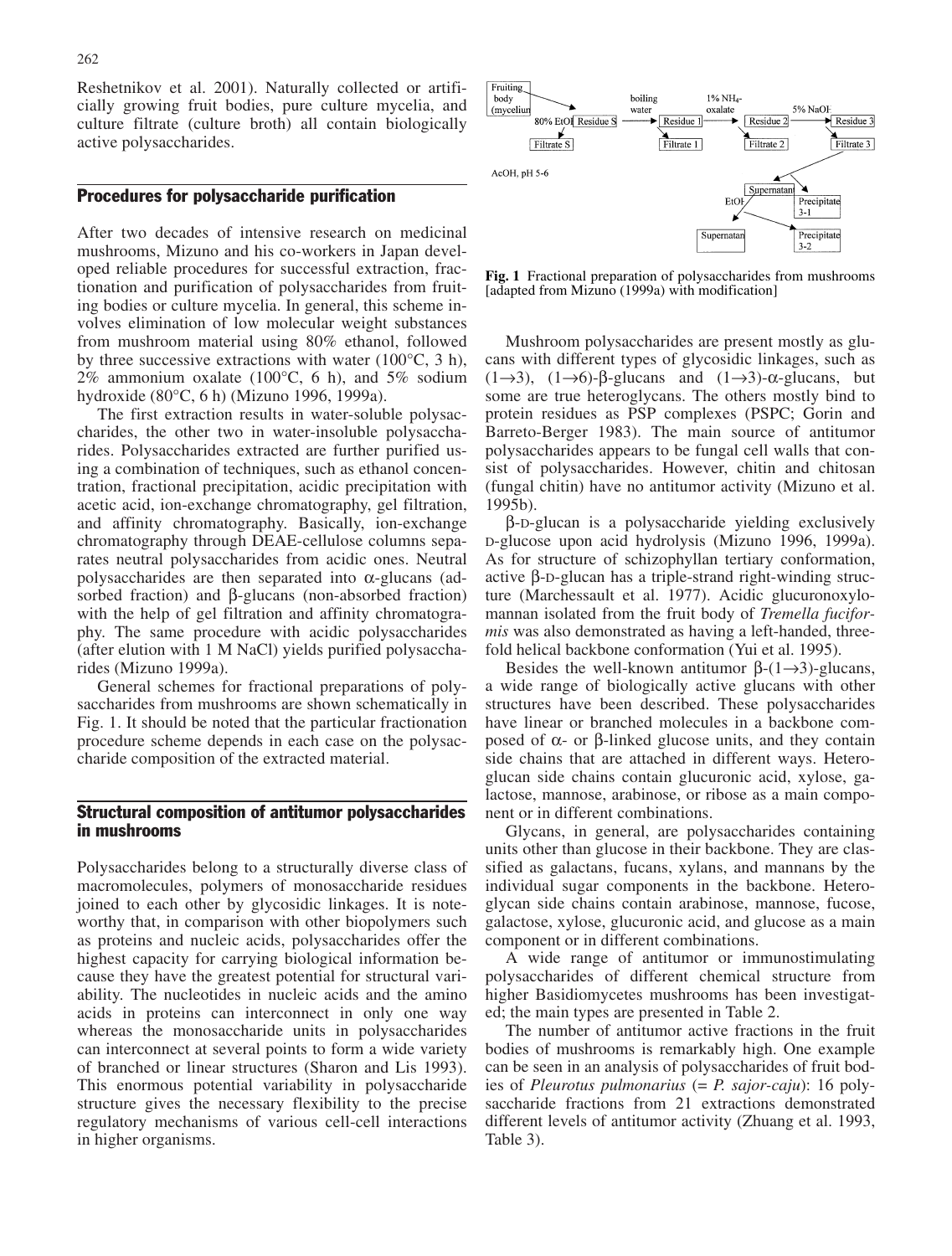**Table 2** Chemical structure of antitumor and immunostimulating polysaccharides of higher Basidiomycetes

| Polysaccharide                                                            | Species                                     | References                          |
|---------------------------------------------------------------------------|---------------------------------------------|-------------------------------------|
| Glucans                                                                   |                                             |                                     |
| $\alpha$ - $(1\rightarrow 3)$ -glucan                                     | Armillariella tabescens                     | Kiho et al. 1992a                   |
| Linear $\alpha$ - $(1\rightarrow 3)$ -glucan                              | Amanita muscaria                            | Kiho et al. 1994                    |
|                                                                           | Agrocybe aegerita                           | Yoshida et al. 1996                 |
| $\alpha$ -(1→4)-; $\beta$ -(1→6)-glucan                                   | Agaricus blazei                             | Fujimiya et al. 1998b               |
| $\alpha$ -(1→6)-; $\alpha$ -(1→4)- glucan                                 | Agaricus blazei                             | Mizuno et al. 1990a                 |
| $\beta$ - $(1\rightarrow 6)$ -glucan                                      | Lyophyllum decastes                         | Ukawa et al. 2000                   |
|                                                                           | Armillariella tabescens                     | Kiho et al. 1992a                   |
| $\beta$ - $(1\rightarrow 6)$ -; $\beta$ - $(1\rightarrow 3)$ -glucan      | Agaricus blazei                             | Mizuno et al. 1990a                 |
|                                                                           | Grifola frondosa                            | Nanba et al. 1987                   |
| $\beta$ - $(1\rightarrow 6)$ -; $\alpha$ - $(1\rightarrow 3)$ -glucan     | Agaricus blazei                             | Mizuno et al. 1990a                 |
| $\beta$ -(1->3)-glucuronoglucan                                           | Ganoderma lucidum                           | Saito et al. 1989                   |
| Mannoxyloglucan                                                           | Grifola frondosa                            | Mizuno et al. 1986                  |
| Galactoxyloglucan                                                         | Hericium erinaceus                          | Mizuno 1999b                        |
| Xyloglucan                                                                | Grifola frondosa                            | Mizuno et al. 1986                  |
|                                                                           | Polyporus confluens                         | Mizuno et al. 1992                  |
|                                                                           | Pleurotus pulmonarius                       | Zhuang et al. 1993                  |
| Xylogalactoglucan                                                         | <i>Inonotus obliquus</i>                    | Mizuno et al. 1999a                 |
| Mannogalactoglucan                                                        | Pleurotus pulmonarius                       | Gutiérrez et al. 1996               |
|                                                                           | Pleurotus cornucopiae                       | Kim et al. 1994                     |
|                                                                           | Ganoderma lucidum<br>Agaricus blazei        | Cho et al. 1999                     |
| Galactomannoglucan                                                        | Flammulina velutipes                        | Ikekawa et al. 1982                 |
|                                                                           | Hohenbuehelia serotina                      | Mizuno et al. 1994                  |
|                                                                           | Leucopaxillus giganteus                     | Mizuno et al. 1995a                 |
| Arabinoglucan                                                             | Ganoderma tsugae                            | Zhang et al. 1994b                  |
| Riboglucan                                                                | Agaricus blazei                             | Cho et al. 1999                     |
|                                                                           |                                             |                                     |
| Glycans                                                                   |                                             |                                     |
| Arabinogalactan                                                           | Pleurotus citrinopileatus                   | Zhang et al. 1994a                  |
| Glucogalactan                                                             | Ganoderma tsugae                            | Wang et al. 1993                    |
| Fucogalactan                                                              | Sarcodon aspratus                           | Mizuno 2000                         |
| $\alpha$ - $(1\rightarrow 6)$ -mannofucogalactan                          | Fomitella fraxinea<br>Dictyophora indusiata | Cho et al. 1998<br>Hara et al. 1991 |
| Fucomannogalactan<br>Mannogalactan                                        | Pleurotus pulmonarius                       | Zhuang et al. 1993                  |
| Mannogalactofucan                                                         | Grifola frondosa                            | Zhuang et al. 1994a                 |
| Xylan                                                                     | Hericium erinaceus                          | Mizuno 1999b                        |
| Glucoxylan                                                                | Hericium erinaceus                          | Mizuno 1999b                        |
|                                                                           | Pleurotus pulmonarius                       | Zhuang et al. 1993                  |
| Mannoglucoxylan                                                           | Hericium erinaceus                          | Mizuno 1999b                        |
| $\alpha$ - $(1\rightarrow 3)$ -mannan                                     | Dictyophora indusiata                       | Ukai et al. 1983                    |
| Glucomannan                                                               | Agaricus blazei                             | Hikichi et al. 1999                 |
| $\beta$ - $(1\rightarrow 2)$ -; $\beta$ - $(1\rightarrow 3)$ -glucomannan | Agaricus blazei                             | Tsuchida et al. 2001                |
|                                                                           |                                             | Mizuno et al. 1999b                 |
| Galactoglucomannan                                                        | Lentinus edodes                             | Fujii et al. 1979                   |
|                                                                           |                                             |                                     |

The most antitumor-active water-soluble fractions from *P. pulmonarius* are Fi<sub>o</sub>-a protein-containing xyloglucan with Man:Gal:Xyl:Glc in the polysaccharide at a molar ratio 2:12:42:42, and FA-2 protein-containing mannogalactan consisting of Xyl:Man:Gal (9:35:56 molar ratio). The most antitumor-active water-insoluble polysaccharides are FII-1 protein-containing xylan; FIII-1a proteincontaining glucoxylan consisting of Glc:Xyl (40:44 molar ratio), and FIII-2a protein-containing xyloglucan consisting of Xyl:Glc (36:62 molar ratio).

## Correlation of structure and antitumor activities of mushroom polysaccharides

Polysaccharides with antitumor action differ greatly in their chemical composition and configuration, as well as their physical properties. Antitumor activity is exhibited by a wide range of glycans extending from homopolymers to highly complex heteropolymers (Ooi and Liu 1999). Differences in activity can be correlated with solubility in water, size of the molecules, branching rate and form. Although it is difficult to correlate the structure and antitumor activity of complex polysaccharides, some relationships can be inferred.

It is obvious that structural features such as  $\beta$ -(1→3) linkages in the main chain of the glucan and additional β-(1→6) branch points are needed for antitumor action. β-glucans containing mainly (1→6) linkages have less activity. High molecular weight glucans appear to be more effective than those of low molecular weight (Mizuno 1996, 1999a, b). However, obvious variations in antitumor polysaccharides have also been noted. Antitumor polysaccharides may have other chemical structures, such as hetero-β-glucans (Mizuno et al. 1995b), heteroglycan (Gao et al. 1996b), β-glucan-protein (Kawagishi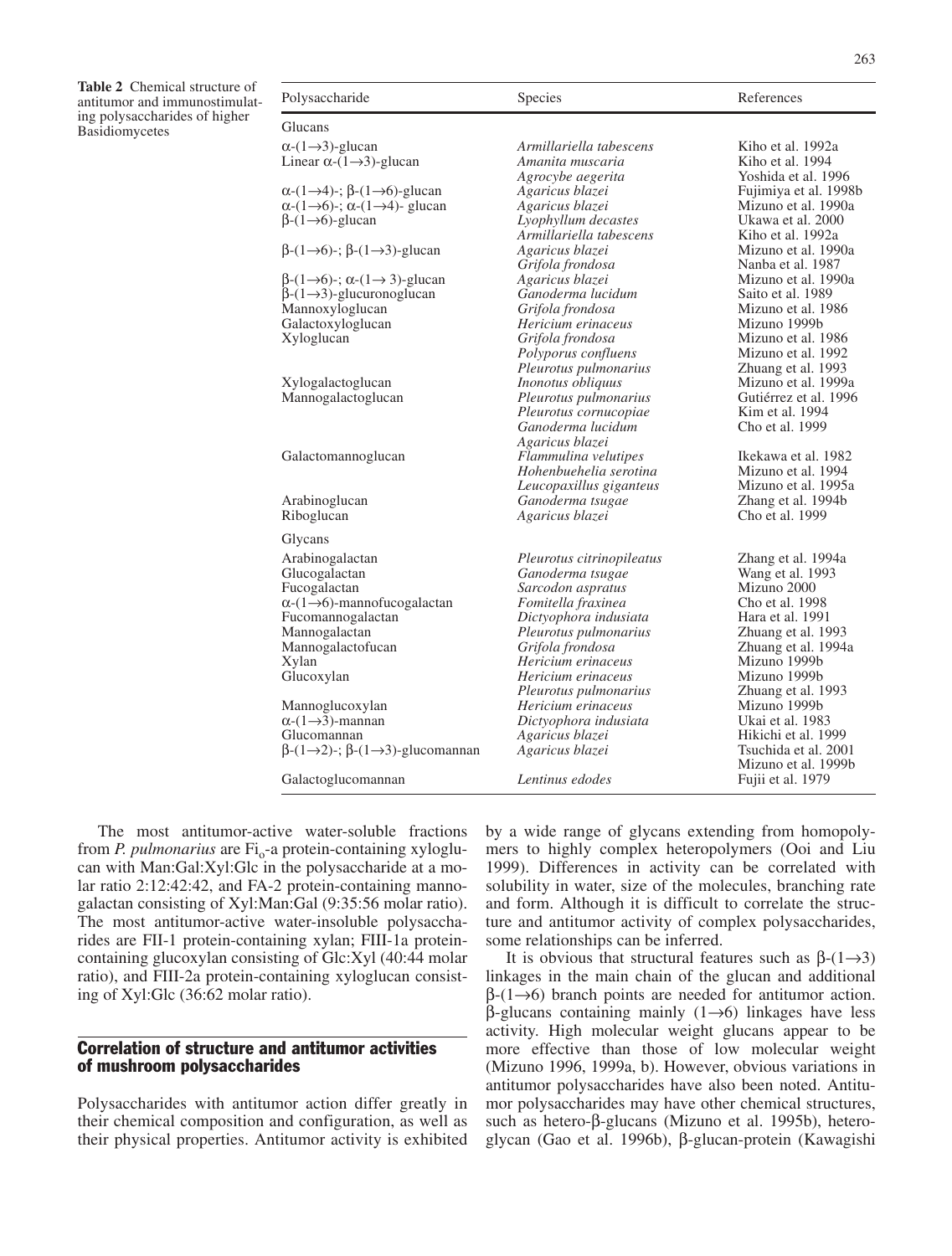| Polysaccharid        | $MW \times 10^3$ | Protein<br>$(\%)$ | Total           | Component sugar (molar $\%$ ) |      |      |      | Tumor inhibition           |
|----------------------|------------------|-------------------|-----------------|-------------------------------|------|------|------|----------------------------|
|                      |                  |                   | sugar<br>$(\%)$ | Glc                           | Xyl  | Man  | Gal  | ratio at 3 weeks<br>$(\%)$ |
| $FIo - a$            | 278              | 24.1              | 75.6            | 43.7                          | 42.3 | 1.9  | 11.8 | 84.8                       |
| $FIo$ -a- $\alpha$   | 420              | 23.5              | 69.5            | 24.1                          | 72.5 | 2.7  | 0.7  | 53.1                       |
| $FI_0^-$ -a- $\beta$ | 68               | 26.3              | 67.0            | 53.5                          | 27.2 | 1.6  | 17.7 | 49.8                       |
| $FI_0-b-\alpha$      | 10               | 42.1              | 52.6            | 56.0                          | 40.7 | 3.3  |      | 59.4                       |
| $FI_0-b-\beta$       | 24               | 6.9               | 84.6            |                               | 16.2 | -    | 83.8 | 31.7                       |
| $FA-1$               | 11               | 27.5              | 67.7            | 71.6                          | 5.5  |      | 22.9 | 48.7                       |
| $FA-2$               | 115              | 16.2              | 76.1            |                               | 9.4  | 34.6 | 56.0 | 74.6                       |
| $FA-3$               | 10               | 75.3              | 22.5            | 50.0                          | 14.9 | 13.1 | 22.0 | 34.5                       |
| $FII-1$              | 19               | 20.5              | 62.2            | 5.2                           | 91.2 |      | 3.6  | 90.8                       |
| $FII-2$              | 17               | 44.1              | 50.5            | 9.2                           | 86.2 |      | 4.6  | 8.0                        |
| $FII-3$              | 13               | 49.0              | 50.1            | 2.9                           | 80.5 |      | 16.6 | 8.4                        |
| FIII-1a              | 87               | 70.5              | 15.4            | 39.8                          | 43.7 | 7.8  | 8.7  | 76.9                       |
| $FIII-1b$            | 24               | 96.8              | 3.0             |                               | 97.9 |      | 2.1  | 51.6                       |
| $FIII-2$             | 627              | 2.8               | 69.6            | 33.9                          | 40.3 | -    | 1.9  | 84.5                       |
| FIII-2a              | 700              | 2.5               | 68.8            | 62.2                          | 35.5 |      | 2.3  | 100.0                      |
| $FIII-2b$            | 190              | 4.5               | 74.8            | 30.9                          | 69.1 |      |      | 84.6                       |

**Table 3** Structure and antitumor activity of *Pleurotus pulmonarius* fruit bodies polysaccharides against Sarcoma 180 in mice (after Zhuang et al. 1993). *FI-FA* Water-soluble, *FII-FIII* water-insoluble polysaccharides

et al. 1990), α-manno-β-glucan (Mizuno et al. 1995b), α-glucan-protein (Mizuno et al. 1995b) and heteroglycanprotein complexes (Zhuang et al. 1993; Mizuno et al. 1996).

A triple-helical tertiary conformation of medicinal mushroom  $\beta$ -(1→3)-glucans is known to be important for their immune-stimulating activity. When lentinan was denatured with dimethyl sulfoxide, urea, or sodium hydroxide, tertiary structure was lost while primary structure was not affected, but tumor inhibition properties were lowered with progressive denaturation (Maeda et al. 1988). The same results, which confirm the correlation between antitumor activity and triple helix structure, were obtained upon investigation of schizophyllan (Yanaki et al. 1983, 1986).

Mushroom β-(1→3)-glucans exhibit a variety of biological and immuno-pharmacological activities, and many of these activities, such as macrophage nitrogen oxide synthesis, and limulus factor G activation, are dependent on the triple-helix conformation, while others are independent of this conformation, e.g., synthesis of interferon-γ and colony stimulating factor (Yadomae 2000), thus indicating that the  $\alpha$ -(1→3)-mannan backbone structure is of more importance than the tertiary structure of the molecule.

Unlike  $\beta$ -(1→3)-glucans with medicinal properties that are strongly dependent on high molecular weight, ranging from 500 to 2,000 kDa (Mizuno 1996),  $\alpha$ -(1→3)glucuronoxylomannans, which are characteristic of Jelly mushrooms, are not strongly dependent on molecular weight. Thus, Gao and co-workers (1996a) reported that acidic hydrolysate fractions of *T. fuciformis* fruit bodies contain glucuronoxylomannans with molecular weights of from 53 to 1 kDa that induce human monocytes to produce interleukin-6 as efficiently as non-hydrolyzed heteropolysaccharide. This indicates that the activity may be due to the common structure of the  $\alpha$ -(1→3)-mannan backbone; differences in molecular weight had no obvious influence on the activity of the heteroglycans (Gao et al. 1996b).

## Activation of mushroom polysaccharides by chemical modification

Different approaches to improving antitumor activity of mushroom polysaccharides by chemical modification have been described in the literature. The most successful schemes for chemical improvement of mushroom polysaccharides have been developed for *Ganoderma lucidum*, *Grifola frondosa* and *Leucopaxillus giganteus* (= *Tricholoma gigantea*). These schemes include two main procedures: modification of mushroom polysaccharides by Smith degradation (oxydo-reducto-hydrolysis) and activation by the method of formolysis (Mizuno 1996, 1999a; Mizuno et al. 1996). Five polyaldehydes and ten polyalcohols were prepared by the Smith degradation method from five polysaccharide fractions previously obtained from *G. frondosa* liquid culture mycelium. For this reason, original polysaccharide solutions were first oxidised to polyaldehydes by  $0.1$  M NaIO<sub>4</sub> in darkness, then converted into polyalcohols by reduction of NaBH<sub>4</sub> in alkaline medium adjusted to pH 8 with  $2 M$ NaOH, and hydrolysed by 1 M  $H_2SO_4$  at room temperature (Zhuang et al. 1994b). Chemical activation of mushroom polysaccharides by the method of formolysis involves degradation of polysaccharides by formic acid in 99% HCOOH solution; the reaction solution is then precipitated with 99% EtOH, and one-half of the precipitate is lyophilized after dialysis, while the other part is dissolved in hot water and additional fractions obtained by alcohol precipitation (Zhuang et al. 1994b). Four formylated polysaccharides and four formolysis products of polysaccharides were prepared by this method from four polysaccharide fractions obtained from *G. frondosa* liquid culture mycelium. Although two of the original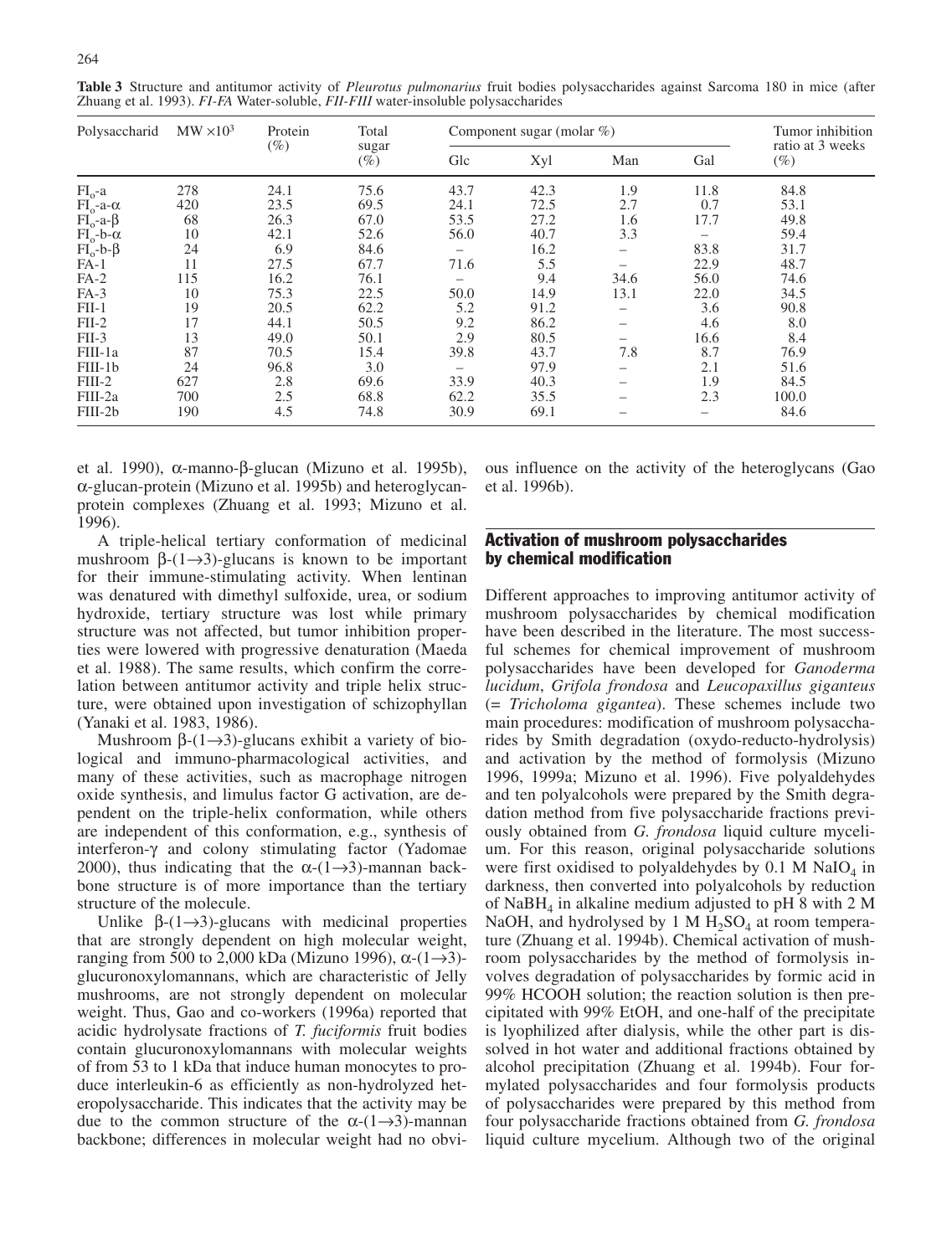polysaccharides had no activity, their polyaldehyde polyol, formylated, and formolysis derivatives showed significant activity. Polyaldehyde, and polyol-polysaccharides prepared from a polysaccharide with low antitumor activity showed activity higher than the original polysaccharide (Zhuang et al. 1994b). As all original polysaccharide fractions showing elevated activity levels by chemical modification were β-glucan or xyloglucan, it was suggested that the sugar chain was changed or eliminated upon treatment, resulting in improved solubility and activity (Mizuno 1999a).

Carboxymethylation is the other chemical method used to transform β-glucans into a water-soluble form. For example, whole fruit bodies of *Pleurotus ostreatus* or their stipes homogenate were treated with 0.15 M sodium hydroxide solution at 95°C for 2 h. The residue collected was washed with water until neutral, then suspended in 0.06% sodium chlorite solution, adjusted to pH 4.5 with acetic acid, and stirred for 6 h at 50°C. The polysaccharide obtained was  $\beta$ -(1→3)-linked glucan, with every fourth glucopyranosyl residue substituted at 0–6 with single D-glucopyranosyl groups. The heterogeneous etherification of the particulate glucan with monochloroacetic acid  $(C_2H_3ClO_2)$  in alkaline medium gave the sodium salt of the water-soluble *O*-(carboxymethyl) glucan derivative (Kuniak et al. 1993; Karácsonyi and Kuniak 1994). Carboxymethylated glucan from *P. ostreatus* (pleuran) exhibited immunomodulatory effects, especially increased phagocytic activity (Paulik et al. 1996).

In a similar manner, a water-insoluble, alkali-soluble linear  $\alpha$ -(1→3)-glucan obtained from fruiting bodies of *Amanita muscaria* and *Agrocybe aegerita* had little or no antitumor effect, while their carboxymethylated products showed potent antitumor activity (Kiho et al. 1994; Yoshida et al. 1996).

Chemical modification of branched mushroom polysaccharides resulting in side-chain reduction can be developed not only by Smith degradation but also by enzymatic reactions. A novel linear polysaccharide comprising  $\alpha$ -(1→4)-bonded  $\alpha$ -D-glucose units of a molecular weight of 500–10,000 kDa was developed after successive enzymatic treatments of submerged culture broth with amylase, cellulase, and protease (Kosuna 1998).

Linear low molecular weight  $\alpha$ -(1→4)-glucans obtained after enzymatic reduction of side chains and protein component (active hexose correlated compounds – AHCC) were demonstrated as having immunomodulatory and anticancer properties (Ghoneum et al. 1995; Matsushita et al. 1998). In 1992, a trial was done in Japan to evaluate the preventive effect of AHCC against recurrence of hepatocellular carcinoma following surgical resection (Kidd 2000).

Sulfated homo- and heteropolysaccharides possessing antiviral activity are widespread in algae, especially in sea algae (Schaeffer and Krylov 2000), but do not naturally occur in higher Basidiomycetes mushrooms. Chemically sulfated schizophyllans with different sulfur content were obtained from  $\beta$ -(1→3)-glucan produced by

*Schizophyllum commune* (Itoh et al. 1990; Hirata et al. 1994). It was suggested that the sulfur content in schizophyllan is more important in inhibiting growth of human immunodeficiency virus (HIV) than the molecular weight or the nature of the sugar component (Itoh et al. 1990; Hobbs 1995). The medicinal tests indicate that sulfated schizophyllan with a sulfur content of 5% can be useful as an anti-HIV agent for treatment of HIV-infected hemophiliacs (Hirata et al. 1994; Hobbs 1995).

It is important to realize that chemical modification is necessary in many cases to improve not only the antitumor activity of mushroom polysaccharides, but also their clinical qualities, most importantly water solubility and the ability to permeate stomach walls after oral ingestion.

## Testing antitumor and immunomodulating activity of mushroom polysaccharides

Initial data on the antitumor activity of mushroom extracts was circumstantial and in no way solid and reliable. However, many indirect data that were properly collected and processed gave good evidence for the beneficial effects of mushrooms on human health. A good example is an epidemiological study in Nagano Prefecture, Japan, where activity was monitored for several decades. Researchers demonstrated that the cancer death rate of farmers whose main occupation was producing *Flammulina velutipes* (a well known medicinal mushroom in Japan) was remarkably lower than that of the general population in the Prefecture (Ikekawa 1995, 2001). Another similar observation in Brazil brought about extensive studies – and popularity – of *Agaricus blazei* (see below).

I would like to emphasize the principal points of antitumor and immunomodulating effects of mushroom polysaccharides. Most important among them are: (1) prevention of oncogenesis by oral consumption of mushrooms or their preparations; (2) direct antitumor activity against various allogeneic and syngeneic tumors; (3) immunopotentiation activity against tumors in combination with chemotherapy; (4) preventive effect on tumor metastasis.

A good example of preventive effect is given by Japanese research on their popular edible and medicinal mushroom, *Hypsizygus marmoreus* (Ikekawa 2001). Control mice were bred on an ordinary diet and treated mice with a diet containing 5% dried fruit body of *H. marmoreus*. All mice were i.p. injected with a strong carcinogen, methyl-cholanthrene, and carcinogenesis of the mice was investigated. At the end of the 76-week observation, 21 of the 36 control mice developed tumors, but only 3 of 36 mice in the treated group had tumors. The authors concluded that the mechanism of cancerinhibitory and cancer-preventing activities of edible mushrooms was due to immunopotentiation (Ikekawa 2001).

It is well known from clinical practice that mushroom polysaccharides work best in conjunction with other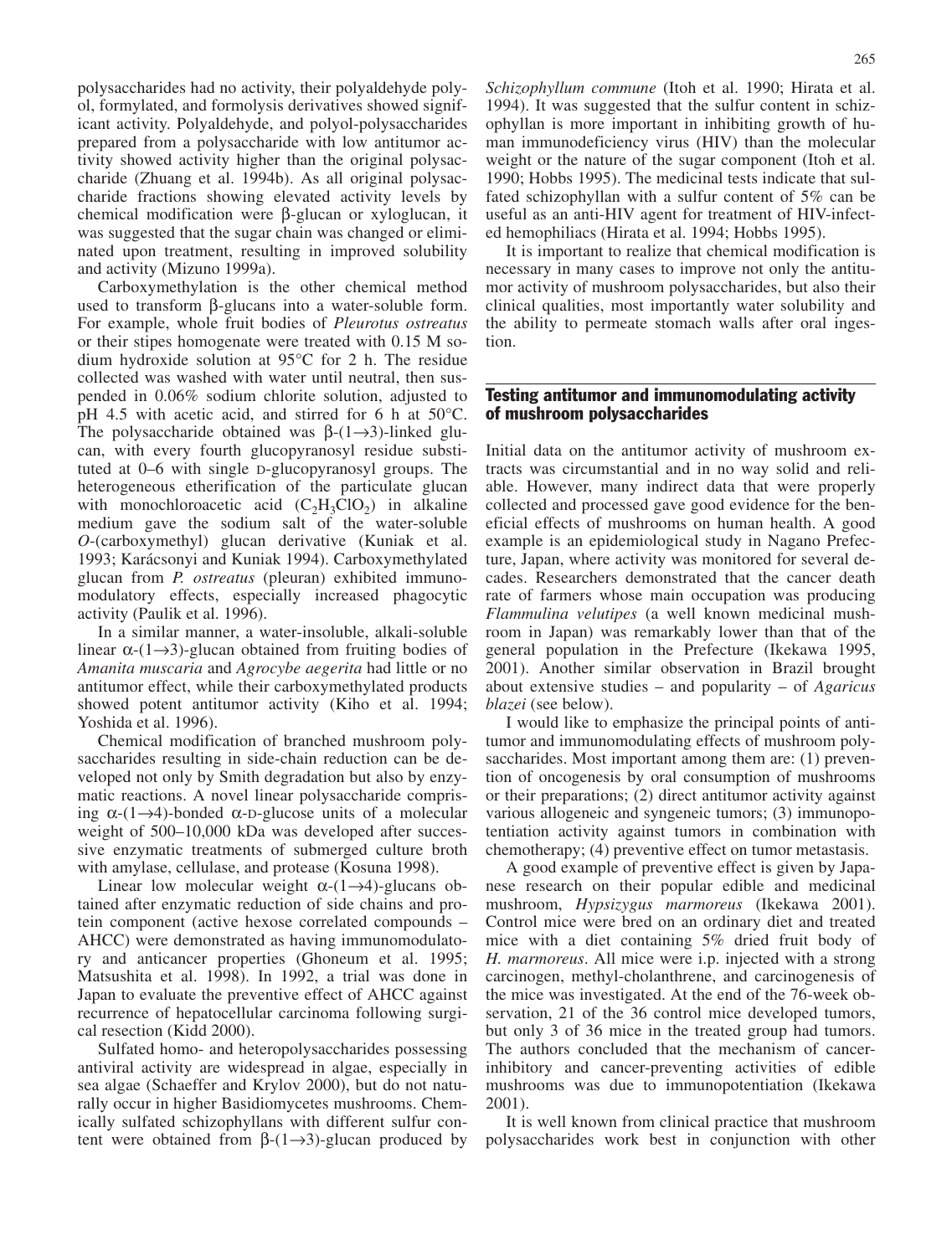forms of 'tough' chemotherapy and surgery, which is, unfortunately, very invasive and has a lot of negative side effects. Lentinan has been studied best in this respect, both in animal models and in human clinical practice. In one study, 275 patients with advanced or recurrent gastric cancer were given one of two kinds of chemotherapy (mitomycin C with 5-fluorouracil or tegafur) either alone or with lentinan injections. The best results were obtained when lentinan was administered prior to chemotherapy and in patients with a primary lesion who had undergone no previous chemotherapy. The results were evaluated on the basis of prolongation of life, regression of tumors or lesions, and the improvement of immune responses (Hamuro and Chihara 1985; Hobbs 1995; Wasser and Weis 1997a).

Metastasis is a very serious and important problem in cancer therapy. A preventive effect of mushroom extracts on cancer metastasis has been studied by many groups, especially at the National Cancer Center Research Institute of Japan. In a successful series of experiments, Lewis lung carcinoma was s.c. transplanted into the foot pads of mice and EA6 or EA6-PII (polysaccharides from *Flammulina velutipes*) were p.o. administered for a period of 10 days. The life span of the group treated with EA6-PII was significantly increased (Ikekawa 2001). Further study was carried out using Meth-A fibrosarcoma: 7 days after the tumor was s.c. transplanted into the abdomen of female BALB/c mice, the solid tumor of each mouse was surgically dissected out, and 7 days after the surgery, a second challenge with the same tumor, Meth-A fibrosarcoma was made s.c. into the other side of the abdomen of the mouse and the re-challenged tumor growth was observed. The results indicated that pre-treatment with EA6 slightly inhibited growth of the rechallenged tumor, but post-treatment was remarkably effective for tumor growth inhibition at a dose of 10 mg/kg (Ikekawa 2001).

Specific preparations from particular medicinal mushrooms have undergone a lot of testing in animal model experiments and in clinics. After isolation of lentinan from *Lentinus edodes* by Chihara in 1969, most of the experimental antitumor testing was performed with this polysaccharide. Its 'father', Chihara himself, was one of the first researchers to report the antitumor properties of lentinan. Originally, its effect was tested by using Sarcoma 180 transplanted in CD-1/ICD mice (Chihara et al. 1969, 1970). Later, lentinan showed prominent antitumor activity not only against allogenic tumors, but also against various synergic and autochtonous tumors (Hamuro and Chihara 1985). Injections of lentinan into mice produced either an 80% reduction in tumor size or complete regression in most of the animals tested (Chihara 1981). A number of clinical tests followed. Among the first of these was a follow-up, randomized control study on Phase 3 patients with advanced and recurrent stomach cancers (Wasser and Weis 1999; Ikekawa 2001). Lentinan therapy showed very good results in prolonging the life span of patients and had no toxic side effects. Similar results were obtained in patients with colorectal and breast cancers. Since then, lentinan became a widely used medicine and dietary supplement in Japan, other Far East countries, and later in the United States and Europe.

PSK (commercial name krestin) has remarkable immune-enhancing activity and a broad antineoplastic scope. It has been shown to prolong the survival time of radiated mice, stimulate phagocytotic activity of macrophages, and improve the functions of the reticuloendothelial system (Zhu 1987). With regard to its antitumor properties, it acts directly on tumor cells, as well as indirectly in the host to boost cellular immunity (Hobbs 1995; Stamets 2000). It has shown antitumor activity in animals with adenosarcoma, fibrosarcoma, mastocytoma, plasmacytoma, melanoma, sarcoma, carcinoma, and mammary, colon, and lung cancer (Sugimachi et al. 1997). An intriguing feature of this compound is that injection of PSK at one tumor site has been shown to inhibit tumor growth at other sites, thus helping to prevent metastasis. PSK has been used both orally and intravenously in clinical medicine. It has been shown to be effective against many types of cancer (Hobbs 1995; Stamets 2000), but seldom with satisfactory results if administered alone.

The polysaccharide schizophyllan shows antitumor activity against both the solid and ascite forms of Sarcoma 180, as well as against the solid form only of sarcoma 37, Erlich sarcoma, Yoshida sarcoma and Lewis lung carcinoma (Hobbs 1995). Schizophyllan has also increased cellular immunity by restoring suppressed killer-cell activity to normal levels in mice with tumors (Borchers et al. 1999). Best results against radiation damage were found when schizophyllan was administered shortly after or at the same time as radiation, and schizophyllan restored mitosis of bone marrow cells previously suppressed by anticancer drugs (Zhu 1987). Human clinical studies proved the beneficial activity of treatment with schizophyllan for patients with recurrent and inoperable gastric cancer, stage 2 cervical cancer, and advanced cervical carcinoma (Hobbs 1995).

## Mechanisms of antitumor and immunomodulating action by mushroom polysaccharides

Mushroom polysaccharides exert their antitumor action mostly via activation of the immune response of the host organism. These substances are regarded as biological response modifiers (BRMs; Wasser and Weis 1999). This basically means that: (1) they cause no harm and place no additional stress on the body; (2) they help the body to adapt to various environmental and biological stresses; and (3) they exert a nonspecific action on the body, supporting some or all of the major systems, including nervous, hormonal, and immune systems, as well as regulatory functions (Brekhman 1980).

The immunomodulating action of mushroom polysaccharides is especially valuable as a prophylactic, a mild and non-invasive form of treatment, and in the prevention of metastatic tumors, etc., as described above. Poly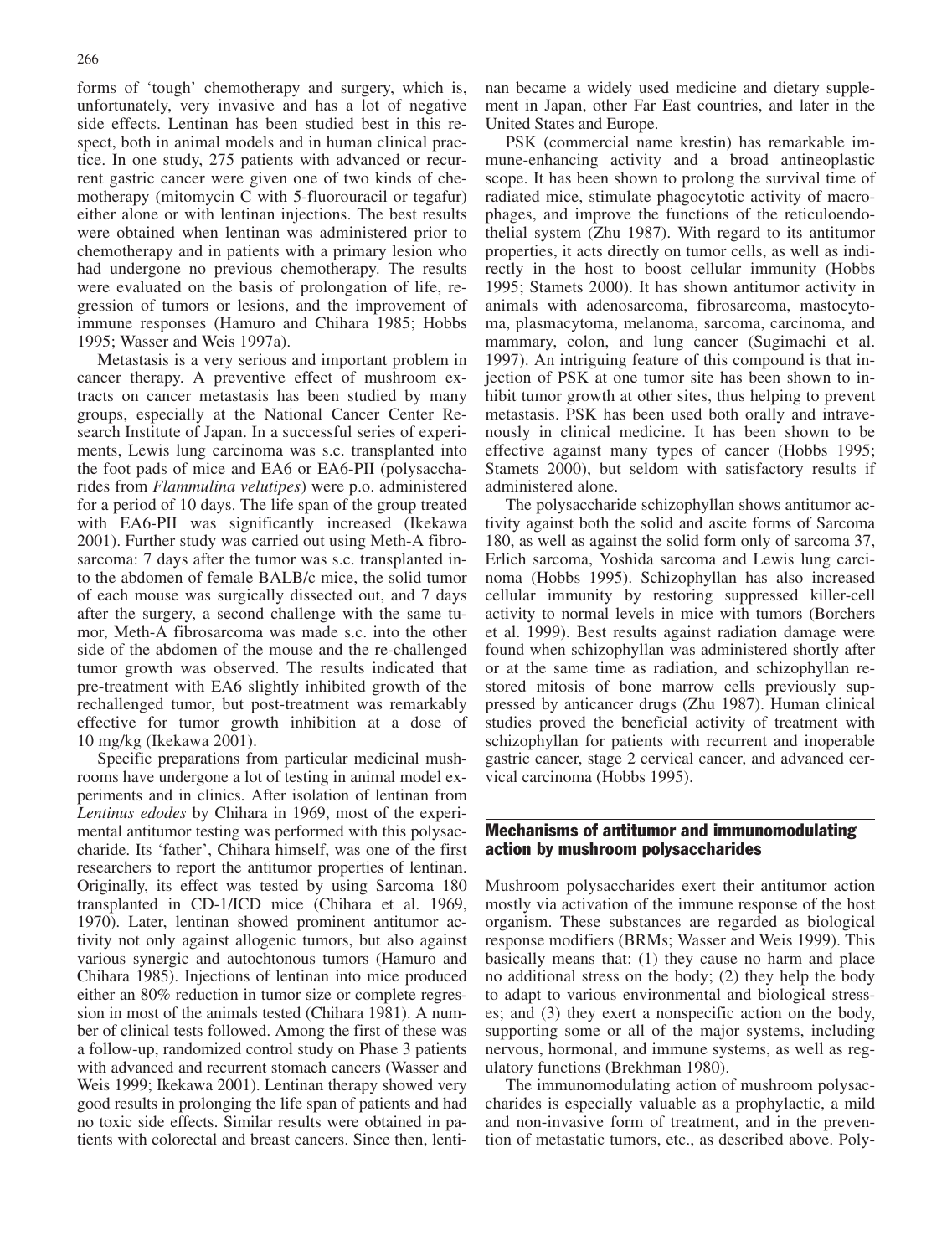**Fig. 2** Possible pathways of lentinan action (after Chihara 1981)



saccharides from mushrooms do not attack cancer cells directly, but produce their antitumor effects by activating different immune responses in the host. This has been verified in many experiments, such as the loss of the antitumor effect of polysaccharides in neonatal thymectomized mice or after administration of anti-lymphocyte serum (Ooi and Liu 1999). Such results suggest that the antitumor action of polysaccharides requires an intact T-cell component and that the activity is mediated through a thymus-dependent immune mechanism. Also, the antitumor activity of lentinan and other polysaccharides is inhibited by pretreatment with antimacrophage agents (such as carrageenan). Thus, the various effects of polysaccharides are thought to be due to potentiation of the response of precursor T cells and macrophages to cytokines produced by lymphocytes after specific recognition of tumor cells (Hamuro and Chihara 1985). In addition, the induction of a marked increase in the amounts of CSF, IL-1, and IL-3 by polysaccharides results in maturation, differentiation, and proliferation of the immunocompetent cells for host defense mechanisms (Hamuro and Chihara 1985). Mushroom polysaccharides are known to stimulate natural killer cells, T-cells, B-cells, and macrophage-dependent immune system responses.

Lentinan is known to be able to restore the suppressed activity of helper T-cells in the tumor-bearing host to their normal state, leading to complete restoration of humoral immune responses (Ooi and Liu 1999). The same effect is true for PSK, while it has no substantial effect on immune responses of the host under normal conditions.

Infiltration of eosinophils, neutrophils, and granulocytes around target tissues is also accelerated by lentinan. It activates secretion of active oxygen and production of cytokines in peritoneal macrophages. Lentinan also increases peritoneal macrophage cytotoxicity against metastatic tumors; it can activate the normal and alternative pathways of the complement system and can split C3 into C3a and C3b, enhancing macrophage activation (Aoki 1984; Wasser and Weis 1997a; Hobbs 2000).

Lentinan's immune-activating ability may be linked with its modulation of hormonal factors, which are known to play a role in tumor growth. Aoki (1984) showed that the antitumor activity of lentinan is strongly reduced by administration of thyroxin or hydrocortisone. Lentinan can also restore tumor-specific antigen-directed delayed-type hypersensitivity reaction.

Schizophyllan activates macrophages (in vitro and in vivo), which results in augmentation of T-cell activities and increases sensitivity of cytotoxic LAK and NK cells to IL-2 (Mizuno 1996). Although structurally related to lentinan, schizophyllan does not directly activate T-cells (Hobbs 1995). Possible pathways of such actions for lentinan have been summarized in Chihara (1981) and Hamuro and Chihara 1985), and reviewed by Wasser and Weis (1999), and those for β-D-glucan BRMs (Mizuno 2002) are shown in Figs. 2 and 3.

## Selected examples of important medicinal mushrooms with antitumor polysaccharides in fruit bodies and cultured mycelium

One of the utmost important edible and medicinal biotechnological species, known as *A. blazei* was revaluated by our group. Analysis of data on cultivated mushroom originating from Brazil, and study of type material of *A. blazei* Murrill shows dramatic differences between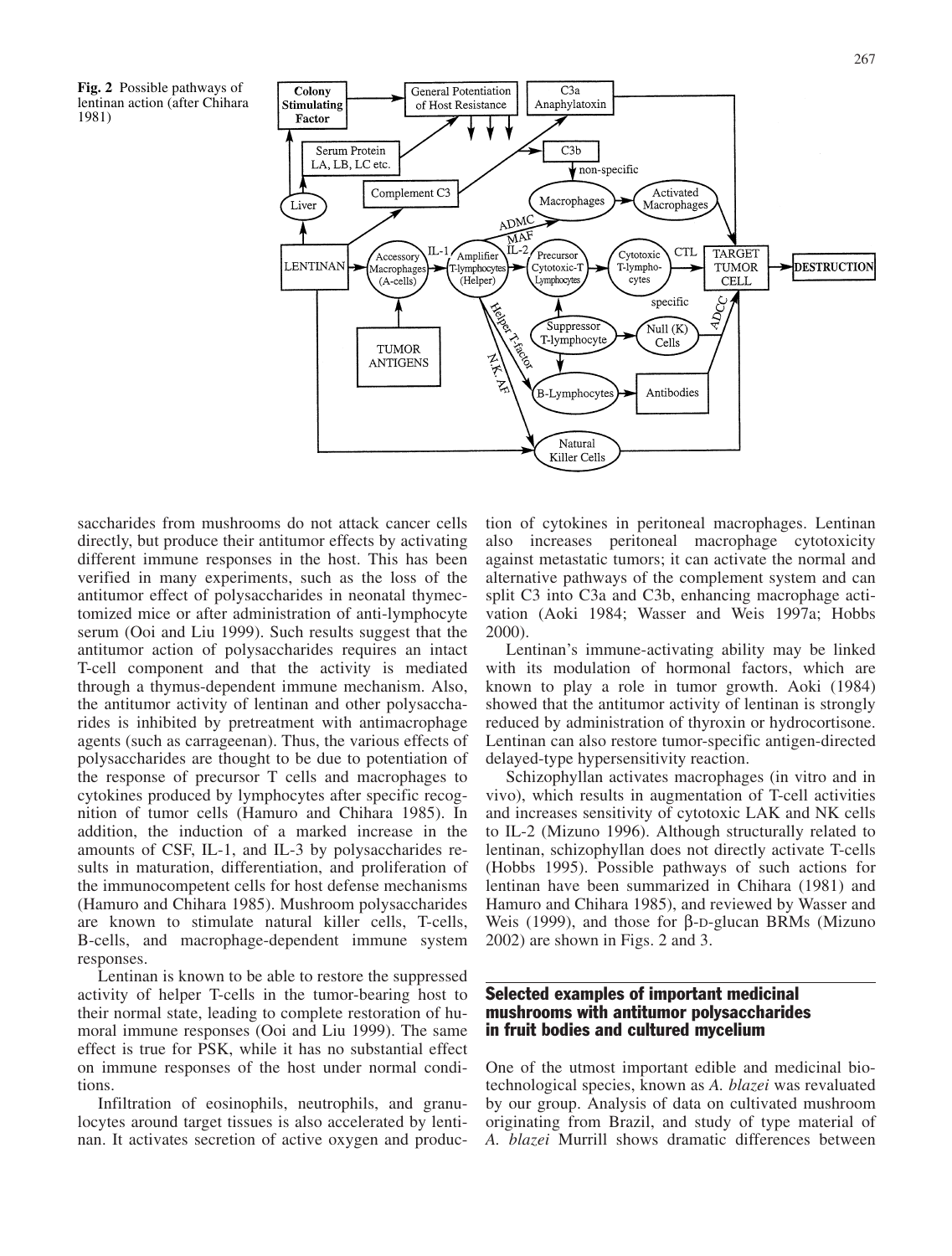**Fig. 3** Possible immune mechanism: β-D-glucan biological response modifier (BRM) (after Mizuno 2002)



them. On the basis of existing differences the correct name for widely cultivated mushroom was proposed as new for science species *Agaricus brasiliensis* S. Wasser et al. *A. blazei* is the North American endemic not cultivated species known from only three localities – one in Florida and two in South Carolina (Wasser et al. 2002).

*Agaricus blazei* mushroom (the Royal Sun *Agaricus*, ABM, Himematsutake, Cogmelo de Dues) is one of the more newly discovered medicinal mushrooms. This delicious edible mushroom is native to a very small area of the mountains of Brazil, near the town of Sao Paulo. Epidemiologists studying the native population in this area found that they had a very low incidence of a variety of illnesses, including cancers as well as viral and bacteriainduced diseases, and a disproportionately high number enjoyed longevity. Eventually this was correlated with constant consumption of *A. blazei* mushroom in their normal diet. During the 1980s and 1990s, *A. blazei* was demonstrated to be an immune system stimulant, promoting the body's natural defense mechanisms to fight a variety of infectious agents and conditions, including cancer. The immunostimulating activity and antitumor action of *A. blazei* extracts were investigated in different laboratory models, including Sarcoma 180 and (Meth-A) fibrosarcoma tumor-bearing mice (Kawagishi et al. 1989, 1990; Mizuno et al. 1990b, 1998; Mizuno 2002; Itoh et al. 1994; Ebina and Fujimiya 1998; Fujimiya et al. 1998a, 2000; Stamets 2000). Of the 17 polysaccharide fractions obtained from *A. blazei* fruit bodies (Mizuno et al. 1990a; Mizuno 2002), 7 were demonstrated to have antitumor activity. Analyses of physico-chemical properties of water-soluble polysaccharide fractions having high antitumor activity showed that their main components were β-(1→6)-; β-(1→3)-glucan, acidic β-(1→6)-; α-(1→4) glucan, and acidic  $\beta$ -(1→6)-; α-(1→3)-glucan (Mizuno et al. 1990a). *A. blazei* was the first mushroom described to contain antitumor glucan with a  $\beta$ -(1→6)-linked backbone, unlike the well-known  $\beta$ -(1→3)-glucans. The antitumor proteoglucan HM3-G from *A. blazei* fruit bodies, which mediated natural killer cell activation and apoptosis, has a molecular mass of 380 kDa and consists of more than 90% glucose, the main component being α-(1→4)-glucan with β-(1→6)-branching, at a ratio of approximately 4:1 (Fujimiya et al. 1998b). It is interesting to note that a low molecular weight fraction, LM-3, with an average weight of 20 kDa, composed of  $α-(1\rightarrow4)$ -glucan with β-(1→6)-branching, also demonstrated tumor-specific cytocidal and immunopotentiating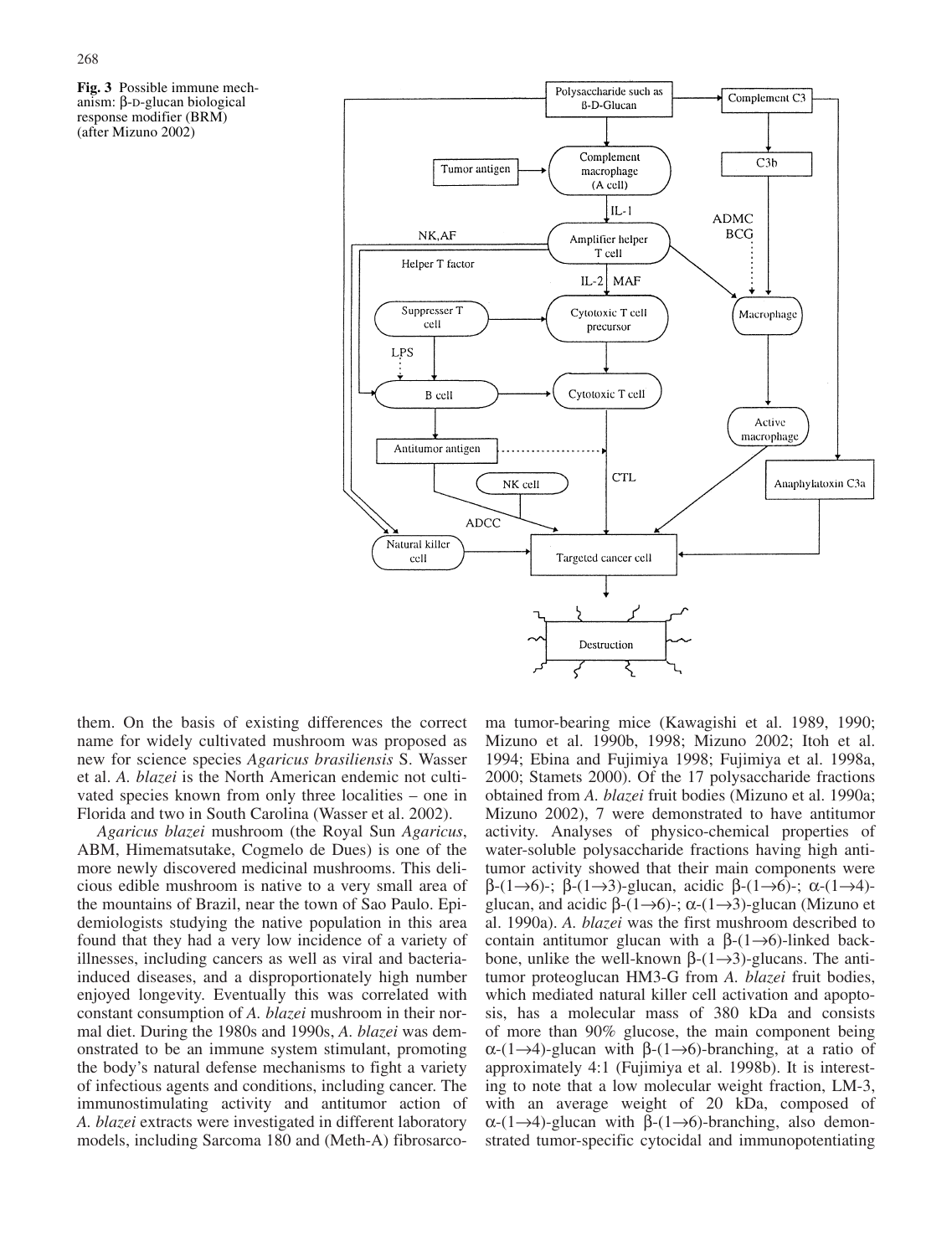effects (Fujimiya et al. 1999), whereas pure glucan obtained from antitumor  $β-(1\rightarrow6)$ -glucan-protein complex, isolated from water-insoluble residue of *A. blazei* fruiting bodies, did not exhibit strong activity (Kawagishi et al. 1990). Three immunostimulating heteroglucans (AG-2, -3, and -6) were extracted with 0.9% sodium chloride and hot water from fruiting bodies of *A. blazei* from among the six polysaccharides obtained (Cho et al. 1999). AG-2 and AG-3 were composed of glucose, galactose and mannose in the molar ratios 74.0:15.3:10.7 and 63.6:17.6:12.7, respectively; and AG-6 was composed of glucose and ribose at a molar ratio of 81.4:12.6.

A xyloglucan (Xyl:Glc, molar ratio =2:10) containing 9% protein obtained by fractionation and purification of *A. blazei* extract showed significant activity against Sarcoma 180 in mice (Mizuno 2002).

Not only fruit bodies but also cultured mycelia of *A. blazei* are a source of antitumor polysaccharides. An antitumor organic substance called ATOM was developed from *A. blazei* (Iwade strain 101), which is a PSPC (Ito et al. 1997). Another PSPC, 0041, was obtained from submerged culture mycelium; the main components of this polysaccharide are glucose and mannose (Hikichi et al. 1999). A new antitumor polysaccharide active against Sarcoma 180 was recently separated from liquid cultured mycelium of *A. blazei*: β-(1→2)-; β-(1→3)-glucomannan (Tsuchida et al. 2001). This polysaccharide appears to be completely different from the antitumor polysaccharides from fruiting bodies of *A. blazei* (Mizuno et al. 1999b).

A liquid medium filtrate separated from mycelium after submerged cultivation of *A. blazei* contained mannan-protein complex (AB-FP) with a molecular weight of 105–107 Da and a small amount of glucose, galactose, and ribose. The yield of AB-FP was 575 mg/1 liquid medium filtrate, and it possesses significant antitumor activity (Mizuno 2002).

Thus, antitumor polysaccharides investigated in *A. blazei* fruit body, culture mycelia, or produced extracellularly in a culture medium have different chemical structures. Polysaccharides from fruit bodies represented glucans with different types of glucose unit connections or heteroglucans; culture mycelia contained glucomannans, and mannan-protein complex was produced in a culture medium under submerged cultivation.

*Ganoderma tsugae* is the other medicinal mushroom in which polysaccharides have been well investigated in both the fruit body and mycelia. Seven glycans with strong antitumor activities were obtained from 14 watersoluble and 15 water-insoluble fractions extracted from *G. tsugae* fruit bodies (Wang et al. 1993). Water-soluble fractions were protein-containing glucogalactans associated with mannose and fucose, and water-insoluble fractions represented protein-containing  $β-(1\rightarrow3)$ -glucans with different protein content.

Sixteen water-soluble polysaccharides were extracted from *G. tsugae* mycelium and examined for antitumor effects on Sarcoma 180 in mice (Zhang et al. 1994b). The three active polysaccharides obtained were: a gly-

can-protein complex containing 9.3% protein, with a heteropolysaccharide composed of mannose and xylose; a glucan-protein complex containing 25.8% protein; and a glycan-protein with glucose as the main component, and associated with arabinose, mannose, xylose, and galactose. Comparison of active water-soluble polysaccharides obtained from fruit body and mycelium showed that those from the fruiting body were glucogalactanprotein complexes, but those of the mycelium were homoglucan-protein complexes or a heteroglycan composed of mannose and xylose.

*Grifola frondosa* is one of the most popular medicinal mushrooms. Fruit bodies of this mushroom contain β-(1→3)-; β-(1→6)-glucan, acidic β-D-glucan (Mizuno et al. 1986; Jong and Birmingham 1990; Wasser and Weis 1999), and  $\beta$ -(1→6)-;  $\beta$ -(1→3)-glucan (Nanba et al. 1987) in the water-soluble polysaccharide fraction. Water-insoluble fractions include an acidic xyloglucan with a Glc:Xyl molar ratio of 100:82 and 16.5% glucuronic acid; an acidic heteroglycan containing 3.8% protein, component sugars Glc:Xyl:Man:Fuc (100:58:34:14); and three acidic glycoproteins with molecular masses of 20–100 kDa. The major component sugar is glucose, while fucose, xylose, mannose and galactose are minor components (Mizuno et al. 1986). Thus, all polysaccharides detected in *G. frondosa* fruit bodies are β-glucans with different chain conformation, heteroglucans, or glucoproteins.

In contrast to fruit body polysaccharide composition, no β-glucan has been detected among antitumor active fractions obtained from culture mycelium (grown on Whatman filter paper soaked with liquid nutrient medium) that was collected before initiation of fruit bodies (Mizuno and Zhuang 1995). In the water-soluble fractions, a fucogalactomannan-protein complex, a glucogalactomannan, a mannogalactofucan, and a galactoglucomannofucan-protein complex were found. In water-insoluble fractions, a mannofucoglucoxylan, a mannoglucofucoxylanprotein complex, a mannofucoglucoxylan-protein complex, and a glucomannofucoxylan-protein complex were found (Zhuang et al. 1994a). Thus, polysaccharides from *G. frondosa* are heteromannans, heterofucans, and heteroxylans, or their complexes with protein, i.e., types of polysaccharide that were not found in fruit bodies of this mushroom.

It must be stated that the polysaccharide structure in cultured mycelia may depend on the composition of the nutrient medium used for cultivation. Thus, Ohno and coworkers (1985, 1986) concluded that the antitumor glucan grifolan extracted from cultured mycelium of *G. frondosa* is a  $\beta$ -(1→3)-,  $\beta$ -(1→6)-glucan, the same as in the fruit body of the mushroom. In this experiment, a pure culture was growing in liquid medium in stationary culture or with shaking. The mycelium obtained was additionally cultivated for 3 days in a buffer composed of glucose (5%) and citric acid, pH 4.5. Antitumor active β-(1→3)-,  $\beta$ -(1→6)-glucans were obtained both by extraction of mycelium grown on a nutrient medium and by alcohol precipitation of buffer supernatant (Adachi et al. 2002).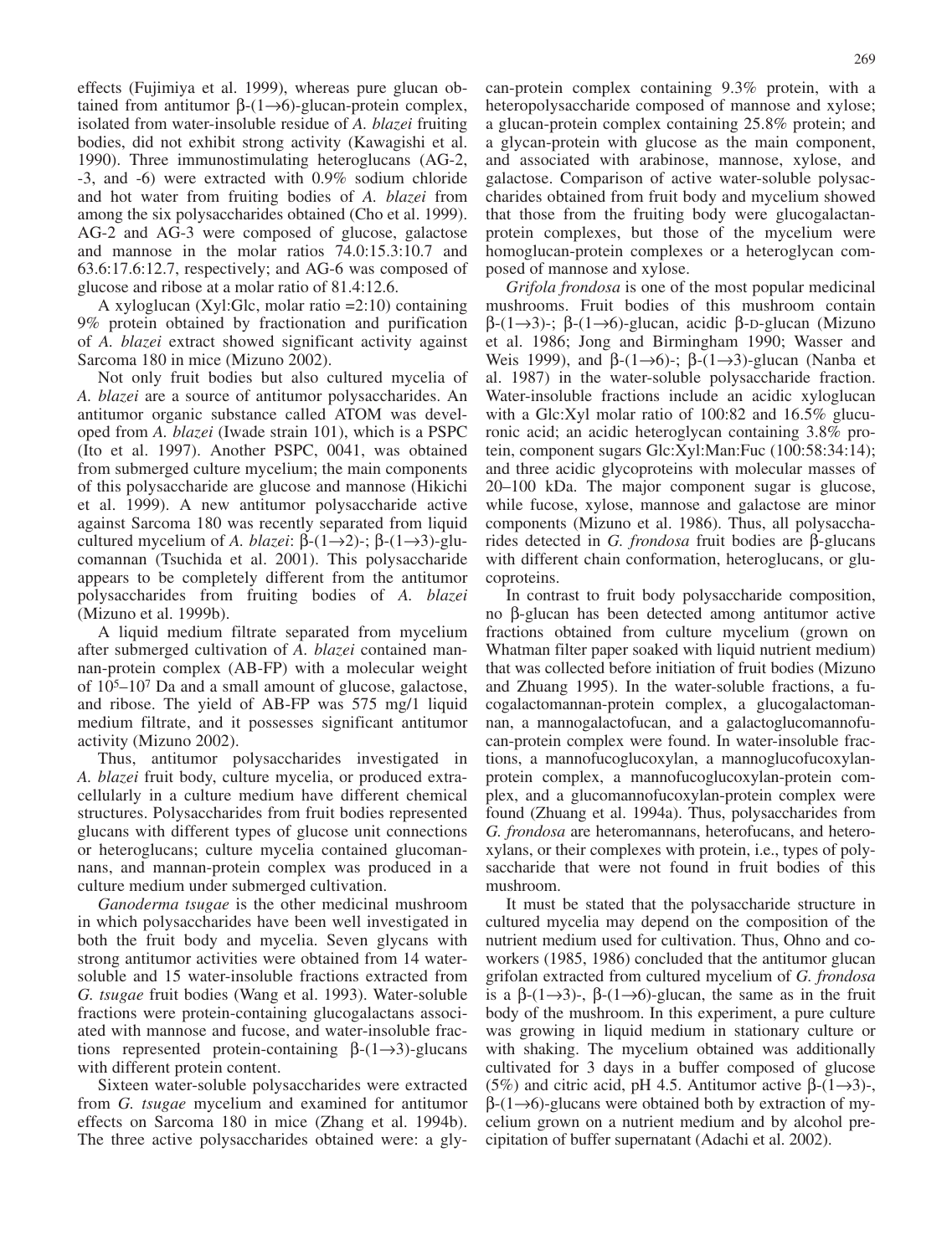**Table 4** Number of polysaccharide fractions obtained from different Basidiomycetes

| <b>Species</b>            | Fruit<br>body | Culture<br>mycelium | References                                               |
|---------------------------|---------------|---------------------|----------------------------------------------------------|
| Agaricus blazei           | 17            |                     | Mizuno et al. 1990a                                      |
| Hericium erinaceus        | 15            |                     | Mizuno 1999b                                             |
| Grifola frondosa          | 29            | 28                  | Mizuno et al. 1986; Cun et al. 1994; Zhuang et al. 1994a |
| Hohenbuehelia serotina    | 20            |                     | Ma et al. 1991                                           |
| Pleurotus pulmonarius     | 21            |                     | Zhuang et al. 1993                                       |
| Pleurotus citrinopileatus | 21            |                     | Zhang et al. 1994a                                       |
| Leucopaxillus giganteus   | 24            |                     | Mizuno et al. 1995a                                      |
| Lyophyllum decastes       | 11            |                     | Ukawa et al. 2000                                        |
| <i>Inonotus obliquus</i>  | 21            |                     | Mizuno et al. 1999a                                      |
| Ganoderma tsugae          | 29            | 16 <sup>a</sup>     | Wang et al. 1993; Zhang et al. 1994b                     |

<sup>a</sup> Number of fractions of water-soluble polysaccharides only

The number of polysaccharides extracted from fruiting body or cultured mycelium of the same species is strongly dependent on the method of fractionation used but, in general, the total amount of polysaccharides in fruiting bodies is higher (Table 4).

The number of fractions indicated in Table 4 includes, in some cases, not only finally purified polysaccharides but also some intermediate fractions that were tested for antitumor activity.

The proportion of biologically active polysaccharide fractions in fruit body and culture mycelium is very high. Thus, 20 of 29 polysaccharide fractions obtained from *G. frondosa* fruit body exhibited different levels of antitumor activity (Mizuno et al. 1986), and 24 of 28 polysaccharide fractions obtained from culture mycelium of this mushroom showed antitumor activity (Zhuang et al. 1994a).

The total number of polysaccharides extracted from the fruit body is higher, in general, than that obtained from culture mycelium. For example, the total of both water-soluble and water-insoluble polysaccharides obtained from *I. obliquus* sclerotium is 2–3 times higher than that extracted from cultured mycelium (Table 5).

## Conclusions

Higher Basidiomycetes mushrooms are still far from being thoroughly studied; even the inventory of known species is incomplete, comprising maybe only 10% of the true number of species existing (Hawksworth 2001; Kirk et al. 2001). The number of mushrooms with known pharmacological qualities is much lower still. Nevertheless, the species studied so far represeent a vast source of anticancer and immunostimulating polysaccharides. Many, if not all, Basidiomycetes mushrooms contain biologically active polysaccharides. Of the 651 species and 7 infraspecific taxa from 182 genera of higher Hetero- and Homobasidiomycetes, the overwhelming majority have been demonstrated to possess pharmacologically active polysaccharides in their fruit bodies, culture mycelia, or culture broth (Reshetnikov et al. 2001).

Mushroom polysaccharides are of different chemical composition, mainly belonging to the group of β-glucans

**Table 5** Yield of polysaccharide fractions from sclerotia and culture mycelium of *Inonotus obliquus* (after Mizuno et al. 1999b)

| g/kg dry weight               | Water-soluble polysaccharides, | Water-insoluble polysaccharides,<br>g/kg dry weight |                        |  |
|-------------------------------|--------------------------------|-----------------------------------------------------|------------------------|--|
| Sclerotium                    |                                |                                                     |                        |  |
| <b>FIS-I</b><br><b>FIS-II</b> | 164.5<br>12.0                  | FII<br>$FIII-1$<br>$FIII-2$                         | 2.64<br>42.48<br>87.84 |  |
| Mycelium                      |                                |                                                     |                        |  |
| FI                            | 53.9                           | FH<br>$FIII-1$<br>$FIII-2$                          | 43.15<br>4.6<br>21.1   |  |

(Mizuno 1999a, 2000). The antitumor polysaccharides from various mushrooms are characterized by their molecular weight, degree of branching, and higher (tertiary) structure. It is evident that such structural features as β-(1→3) linkages in the main chain of the glucan and additional  $\beta$ -(1→6) branch points are needed for antitumor action. The β-glucans containing mainly  $(1\rightarrow6)$ linkages have less activity. High molecular weight glucans appear to be more effective than those of low molecular weight (Mizuno 1996, 1999a, b). Unlike  $\beta$ -(1→3)-glucans,  $\alpha$ -(1→3)-glucuronoxylomannans, which are characteristic of jelly mushrooms, are not strongly dependent on molecular weight.

Different approaches exist to improve the antitumor activity of mushroom polysaccharides by chemical modification, which is also necessary to improve their clinical qualities, water solubility and ability to permeate stomach walls after oral ingestion. Two main procedures for chemical improvement are: modification of mushroom polysaccharides by Smith degradation (oxydo-reductohydrolysis) and activation by the method of formolysis. The most successful schemes for such methods have been developed for *Ganoderma lucidum*, *Grifola frondosa* and *Leucopaxillus giganteus* (= *Tricholoma gigantea*). Carboxymethylation is another chemical method that transforms β-glucans into a water-soluble form.

A large body of experimental and clinical evidence demonstrates the beneficial results of mushroom poly-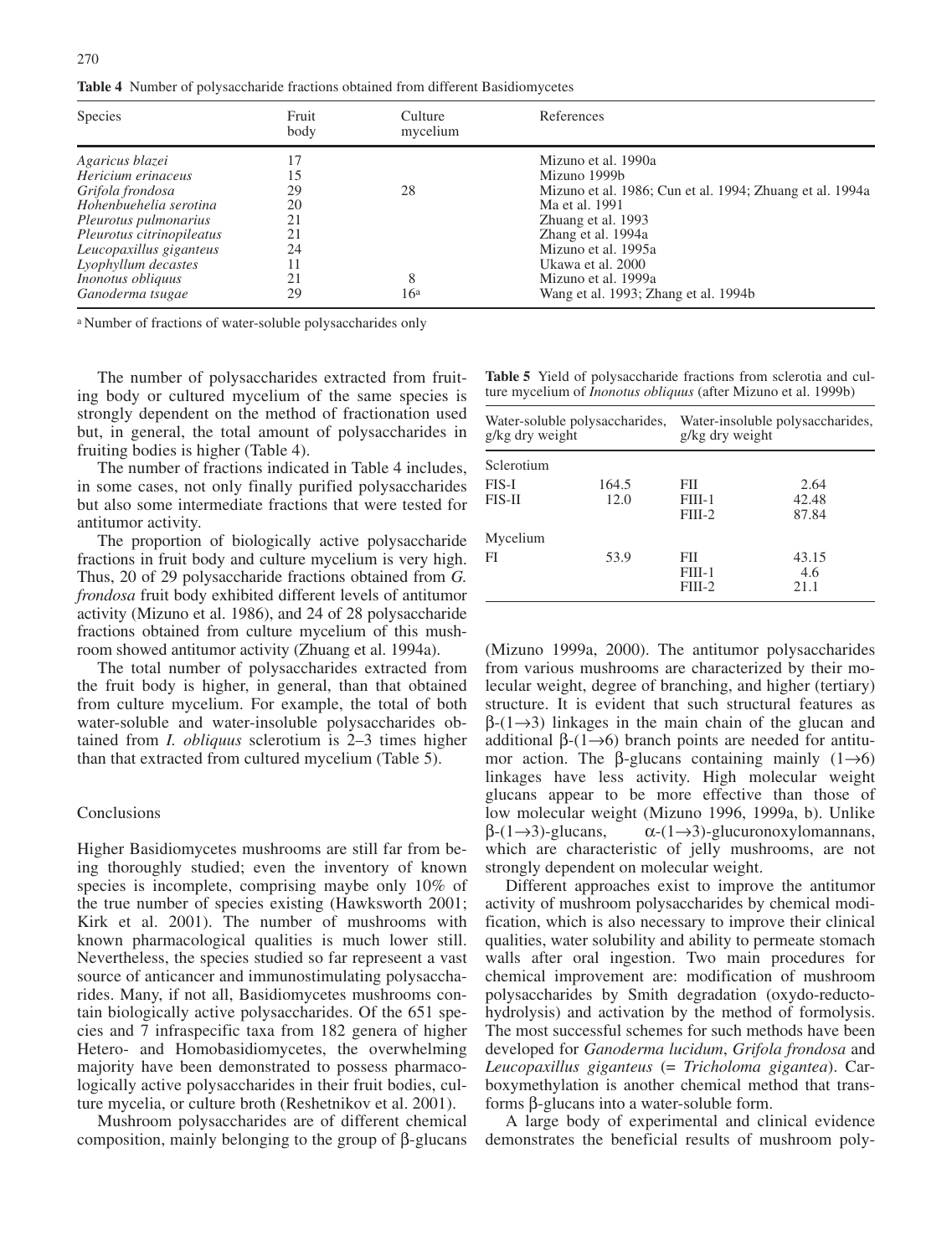saccharides for the following purposes: (1) prevention of oncogenesis by oral consumption of mushrooms or their preparations; (2) direct antitumor activity against various allogeneic and syngeneic tumors; (3) immunopotentiation activity against tumors in conjunction with chemotherapy; (4) preventive effects on tumor metastasis. Most of the clinical evidence comes from the commercial polysaccharides lentinan, PSK (krestin), and schizophyllan, but there are also impressive new data for polysaccharides from *Phellinus linteus*, *Flammulina velutipes*, *Hypsizygus marmoreus*, *A. blazei* and others.

The biochemical mechanisms that mediate the biological activity of polysaccharides are still not clearly understood. Polysaccharides from mushrooms do not attack cancer cells directly, but produce their antitumor effects by activating different immune responses in the host. The antitumor action of polysaccharides requires an intact T-cell component; their activity is mediated through a thymus-dependent immune mechanism (Borchers et al. 1999). Mushroom polysaccharides are known to stimulate natural killer cells, T-cells, B-cells, and macrophagedependent immune system responses. The immunomodulating action of mushroom polysaccharides is especially valuable as a means of prophylaxis, a mild and non-invasive form of treatment, prevention of metastatic tumors, and as a co-treatment with chemotherapy.

A wide range of biologically active polysaccharides is found among higher Basidiomycetes mushrooms, and their practical application is dependent not only on their unique properties but also on biotechnological availability. Isolation and purification of polysaccharides from mushroom material is relatively simple and straightforward, and can be carried out with minimal effort (Mizuno 1996, 1999a). Mycelia formed by growing pure cultures in submerged conditions are of constant composition, and submerged culture is the best technique for obtaining consistent and safe mushroom products (Wasser et al. 2000; Reshetnikov et al. 2001).

## References

- Adachi Y, Suzuki Y, Jinushi T, Yadomae T, Ohno N (2002) TH1 oriented immunomodulating activity of gel-forming fungal (1–3)-Beta-Glucans. Int J Med Mushrooms 4:105–120
- Aoki T (1984) Lentinan. In: Fenichel RL, Chirgis MA (eds) Immune modulation agents and their mechanisms. Immunol Stud 25:62–77
- Borchers AT, Stern JS, Hackman RM, Keen CL, Gershwin EM (1999) Mushrooms, tumors, and immunity. Soc Exp Biol Med 221:281–293
- Brekhman II (1980) Man and biologically active substances. Pergamon Press, New York
- Chang ST (1999) Global impact of edible and medicinal mushrooms on human welfare in the 21st century: nongreen revolution. Int J Med Mushrooms 1:1–8
- Chang ST, Miles PG (1992) Mushroom biology a new discipline. Mycologist 6:64–65
- Chihara G (1981) The antitumor polysaccharide Lentinan: an overview. In: Aoki T et al (eds) Manipulation of host defence mechanisms. Excerpta Med, Int Congr Ser 576, Elsevier, Amsterdam
- Chihara G, Maeda Y, Hamuro J, Sasaki T, Fumiko F (1969) Inhibition of mouse Sarcoma 180 by polysaccharides from *Lentinus edodes* (Berk.)Sing. Nature 222:687–688
- Chihara G, Hamuro J, Maeda YY, Arai Y, Fukuoka F (1970) Fractionation and purification of the polysaccharides with marked antitumor activity, especially lentinan, from *Lentinus edodes*. Cancer Res 30:2776–2781
- Cho SM, Yu SH, Shin GC (1996) Biological activities of culture broth of some wood rotting basidiomycetes. Antimicrobial, plant growth regulatory, antitumor, and enzymatic activities. Korean J Mycol 24:17–24
- Cho SM, Koshino H, Yu SH, Yoo ID (1998) A mannofucogalactan, fomitellan A, with mitogenic effect from fruit bodies of *Fomitella fraxinea* (Imaz.). Carbohydr Polym 37:13–18
- Cho SM, Park JS, Kim KP, Cha DY, Kim HM, Yoo ID (1999) Chemical features and purification of immunostimulating polysaccharides from the fruit bodies of *Agaricus blazei*. Korean J Mycol 27:170–174
- Chung KS, Choi EC, Kim BK, Kim YS, Park YK (1982) The constituents and culture of Korean Basidiomycetes: antitumor polysaccharides from the cultured mycelia of some Basidiomycetes. Arch Pharmacol Res (Seoul) 5:17–20
- Cun Z, Mizuno T, Ito H, Shimura K, Sumiya T, Kawade M (1994) Antitumor activity and immunological property of polysaccharides from the mycelium of liquid-cultured *Grifola frondosa*. J Jpn Soc Food Sci Technol 41:724–732
- Ebina T, Fujimiya Y (1998) Antitumor effect of a peptide-glucan preparation extracted from *Agaricus blazei* in a double-grafted tumor system in mice. Biotherapy 11:259-265
- Fujii T, Ishida N, Maeda H, Mizutani I, Suzuki F (1979) KS-2-A. US Patent 4163780, 8 July 1979
- Fujimiya Y, Kobori H, Oshiman KI, Soda R, Ebina T (1998a) Tumoricidal activity of high molecular weight polysaccharides derived from *Agaricus blazei* via oral administration in the mouse tumor model. Nippon Shokuhin Kagaku Kaishi 45:246– 252
- Fujimiya Y, Suzuki Y, Oshiman KI, Kobori H, Moriguchi K, Nakashima H, Matumoto Y, Takahara S, Ebina T, Katakura R (1998b) Selective tumoricidal effect of soluble proteoglucan extracted from the basidiomycete, *Agaricus blazei* Murrill, mediated via natural killer cell activation and apoptosis. Cancer Immunol Immunother 46:147–159
- Fujimiya Y, Suzuki Y, Katakura R, Ebina T (1999) Tumor-specific cytocidal and immunopotentiating effects of relatively low molecular weight products derived from the basidiomycete, *Agaricus blazei* Murrill. Anticancer Res 19:113–118
- Fujimiya Y, Yamamoto H, Noji M, Suzuki I (2000) Peroral effect on tumor progression of soluble β-(1, 6)-glucans prepared by acid treatment from *Agaricus blazei* Murr. (Agaricaceae, Higher Basidiomycetes). Int J Med Mushrooms 2:43–49
- Fullerton SA, Samadi AA, Tortorelis DG, Choudhury MS, Mallouh C, Tazaki H, Konno S (2000) Induction of apoptosis in human prostatic cancer cells with beta-glucan (Maitake mushroom polysaccharide). Mol Urol 4:7–13
- Gao QP, Jiang RZ, Chen HQ, Jensen E, Seljelid R (1996a) Characterization and cytokine stimulating activities of heteroglycans from *Tremella fuciformis*. Planta Med 62:297–302
- Gao QP, Seljelid R, Chen HQ, Jiang R (1996b) Characterization of acidic heteroglycans from *Tremella fuciformis* Berk. with cytokine stimulating activity. Carbohydr Res 288:135–142
- Gao QP, Killie MK, Chen HQ, Jiang RZ, Seljelid R (1997) Characterization and cytokine-stimulating activities of acidic heteroglycans from *Tremella fuciformis*. Planta Med 63:457– 460
- Gasiorowski K, Brokos B, Lamer ZE, Trocha GJ (1993) Polysaccharides from *Laetiporus sulphureus* (Basidiomycetes) II. Evaluation of immunostimulative and antitumor activity. Bull Pol Acad Sci Biol Sci 41:347–352
- Ghoneum M, Wimbley M, Salem F, McKlain A, Attallah N, Gill G (1995) Immunomodulatory and anticancer effects of active hemicellulose compound (AHCC). Int J Immunother 11:23–28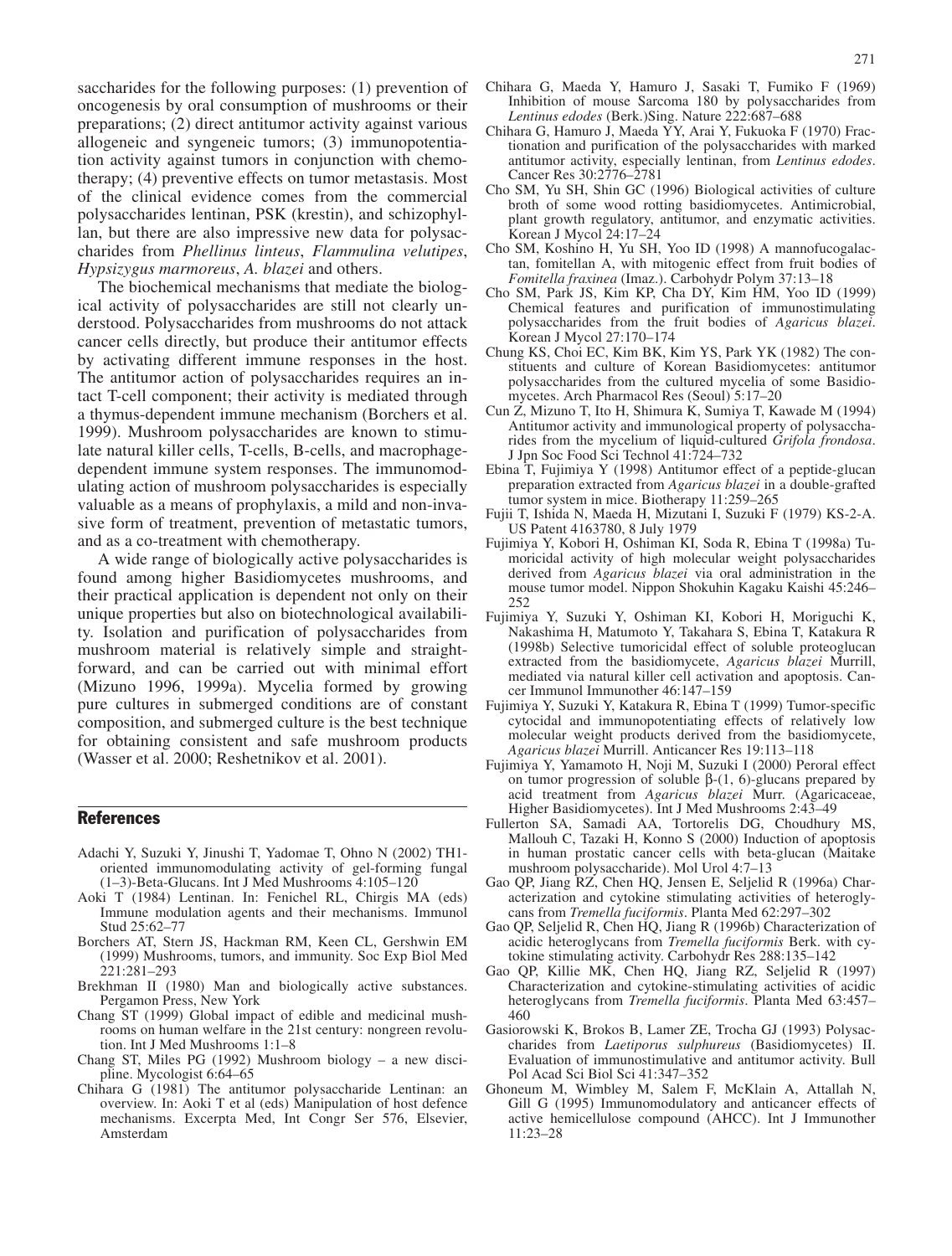- Gorin PAJ, Barreto-Berger E (1983) The chemistry of polysaccharides of fungi and lichens. In: Aspinall GO (ed) The polysaccharides, vol 2. Academic Press, Orlando, Fla. pp 365–409
- Gutiérrez A, Prieto A, Martínez AT (1996) Structural characterization of extracellular polysaccharides produced by fungi from the genus *Pleurotus*. Carbohydr Res 281:143–154
- Hamuro J, Chihara G (1985) Lentinan, a T-cell oriented immunopotentiator: its experimental and clinical applications and possible mechanism of immune modulation. In: Fenichel RL, Chirigos MA (eds) Immunomodulation agents and their mechanisms. Dekker, New York, pp 409–436
- Han SB, Lee CW, Jeon YJ, Hong ND, Yoo ID, Yag KH, Kim HM (1999) The inhibitory effect of polysaccharides isolated from *Phellinus linteus* on tumor growth and metastasis. Immunopharmacol 41:157–164
- Hara C, Kumazawa Y, Inagaki K, Kaneko M, Kiho T, Ukai S (1991) Mitogenic and colony stimulating factor-inducing activities of polysaccharide fractions from the fruit bodies of *Dictyophora indusiata* Fisch. Chem Pharm Bull (Tokyo) 39:1615–1616
- Hawksworth DL (1993) The tropical fungal biota: census, pertinence, prophylaxis, and prognosis. In: Isaac S, Frankland JC, Watling R, Whalley AJS (eds) Aspects of tropical mycology. Cambridge University Press, Cambridge, UK, pp 265–293
- Hawksworth DL (2001) Mushrooms: the extent of the unexplored potential. Int J Med Mushrooms 3:333–340
- Hikichi M, Hiroe E, Okubo S (1999) Protein polysaccharide 0041. European Patent 0939082, 9 January 1999
- Hirata A, Itoh W, Tabata K, Kojima T, Itoyama S, Sugawara I (1994) Anticoagulant activity of sulfated schizophyllan. Biosci Biotechnol Biochem 58:406–407
- Hiroshi S, Takeda M (1993) Diverse biological activity of PSK (Krestin), a protein-bound polysaccharide from *Coriolus versicolor* (Fr.) Quél. In: Chang ST, Buswell JA, Chiu SW (eds) Mushroom biology and mushroom products. The Chinese University Press, Hong Kong, pp 237–245
- Hobbs C (1995) Medicinal mushrooms: an exploration of tradition, healing and culture. Botanica Press, Santa Cruz, Calif.
- Hobbs C (2000) Medicinal value of *Lentinus edodes* (Berk.) Sing. (Agaricomycetideae). A literature review. Int J Med Mushrooms 2:287–302
- Ikekawa T (1995) Enokitake, *Flammulina velutipes*-host-mediated antitumor polysaccharides. Food Rev Int 11:202–206
- Ikekawa T (2001) Beneficial effects of edible and medicinal mushrooms in health care. Int J Med Mushrooms 3:291–298
- Ikekawa T, Uehara N, Maeda Y, Nakanishi M, Fukuoka F (1969) Antitumor activity of aqueous extracts of edible mushrooms. Cancer Res 29:734–735
- Ikekawa T, Ikeda Y, Yoshioka Y, Nakanishi K, Yokoyama E, Yamazaki E (1982) Antitumor polysaccharides of *Flammulina velutipes* 2. The structure of EA-3 and further purification of EA-5. J Pharmacobiol Dyn 5:576–581
- Ikekawa T, Saitoh H, Feng W, Zhang H, Li L, Matsuzawa T (1992) Antitumor activity of extracts and polysaccharides. Chem Pharm Bull (Tokyo) 40:1954–1957
- Ishiyama D, Kawagishi H, Furukawa S, Mori Y, Kojima F, Okamoto K, Sakamoto H (1996) Eudesmane derivative and neurocyte factor-producing inducer containing the same as active ingredient. Japanese Patent 8073395, 19 March 1996
- Ito H, Sugiura M, Miyazaki T (1976) Antitumor polysaccharide fraction from the culture filtrate of *Fomes fomentarius*. Chem Pharm Bull (Tokyo) 24:2575
- Ito H, Shimura K, Itoh H, Kawade M (1997) Antitumor effects of a new polysaccharide-protein complex (ATOM) prepared from *Agaricus blazei* (Iwade strain 101) "Himematsutake" and its mechanisms in tumor-bearing mice. Anticancer Res 17:277– 284
- Itoh H, Ito H, Amano H, Noda H (1994) Inhibitory action of a  $(1\rightarrow 6)$ -beta-D-glucan-protein complex (FIII-2-b) isolated from *Agaricus blazei* Murrill ("Himematsutake") on Meth A fibrosarcoma-bearing mice and its antitumor mechanism. Jpn J Pharmacol 66:265–271
- Itoh W, Sugawara I, Kimura S, Tabata K, Hirata A, Kojima T, Mori S, Shimada K (1990) Immunopharmacological study of sulfated schizophyllan (SPG) I: Its action as a mitogen and anti-HIV agent. Int J Immunopharmacol 12:225–234
- Jong SC, Birmingham JM (1990) The medicinal value of the mushroom *Grifola*. World J Microbiol Biotechnol 6:101– 127
- Kanayma H, Togami M, Adachi N, Fukai Y, Okumoto T (1986) Studies on the antitumor active polysaccharides from the mycelia of *Poria cocos*: III. Antitumor activity against mouse tumors. Yakugaku Zasshi 106:307–312
- Karácsonyi Š, Kuniak L (1994) Polysaccharides of *Pleurotus ostreatus*: isolation and structure of pleuran, an alkali-insoluble β-D-glucan. Carbohydr Polym 24:107–111
- Kawagishi H, Inagaki R, Kanao T, Mizuno T, Shimura K, Ito H, Hagiwara T, Hakamura T (1989) Fractionation and antitumor activity of the water-insoluble residue of *Agaricus blazei* fruiting bodies. Carbohydr Res 186:267–274
- Kawagishi H, Kanao T, Inagaki R, Mizuno T, Shimura K, Ito H, Hagiwara T, Hakamura T (1990) Formulation of a potent antitumor (1→6)-beta-D-glucan-protein complex from *Agaricus blazei* fruiting bodies and antitumor activity of the resulting products. Carbohydr Polym 12:393–404
- Kidd PM (2000) The use of mushroom glucans and proteoglycans in cancer treatment. Altern Med Rev 5:4–27
- Kiho T, Nagai YS, Sakushima M, Ukai S (1992a) Polysaccharides in fungi: XXIX. Structural features of two antitumor polysaccharides from the fruiting bodies of *Armillariella tabescens*. Chem Pharm Bull (Tokyo) 40:2212–2214
- Kiho T, Shiose Y, Nagai K, Ukai S (1992b) Polysaccharides in fungi: XXX. Antitumor and immunomodulating activities of two polysaccharides from the fruiting bodies of *Armillariella tabescens*. Chem Pharm Bull (Tokyo) 40:2110–2214
- Kiho T, Yoshida I, Katsuragawa M, Sakushima M, Usui S, Ukai S (1994) Polysaccharides in fungi: XXXIV. A polysaccharide from the fruiting bodies of *Amanita muscaria* and the antitumor activity of its carboxymethylated product. Biol Pharm Bull 17:1460–1462
- Kim BK, Choi EC, Chung KS, Kang CY, Kim SH, Kim JS, Kim YJ, Lee KL, Lee JK (1982) The constituents of higher fungi of Korea: antitumor polysaccharides from the carpophores of some Basidiomycetes. Arch Pharmacol Res (Seoul) 5:21–24
- Kim HM, Han SB, Oh GT, Kim YH, Hong DH, Hong ND, Yoo ID (1996) Stimulation of humoral and cell mediated immunity by polysaccharide from mushroom *Phellinus linteus*. Int J Immunopharmacol 18:295–303
- Kim YS, Park KS, Park HK, Kim SW (1994) Compositional sugar analysis of polysaccharides by high perfomance liquid chromatography and gas chromatography. Arch Pharmacol Res (Seoul) 17:337–342
- Kirk PM, Cannon PF, David JC, Stalpers JA (2001) Ainsworth and Bisby's dictionary of the fungi, 9th edn. CAB International, Wallingford
- Kosuna K (1998) Polysaccharides and preparation thereof. US Patent 5756318, 26 May 1998
- Kuniak L, Karácsonyi Š, Augusti J, Ginterová A, Széchényl Š, Kravarik D, Dubaj J, Varjú J (1993) A new fungal glucan and its preparation. World Patent 9312243, 24 June 1993
- Liou YF, Lin KH (1979) Preparation of polysaccharides from *Fomes japonicus* (Fr.) Sacc. – screening for antitumor and cytotoxic substances. Taiwan Yi Xue Hui Za Zhi 78:549–557
- Liu F, Ooi VEC, Liu WK, Chang ST (1996) Immunomodulation and antitumor activity of polysaccharide-peptide complex from the culture filtrates of a local edible mushroom, *Tricholoma lobayense*. Gen Pharmacol 27:621–624
- Lorenzen K, Anke T (1998) Basidiomycetes as a source for new bioactive natural products. Curr Org Chem 2:329–364
- Ma Y, Mizuno T, Ito H (1991) Antitumor activity of some polysaccharides isolated from a Chinese mushroom, "Huangmo" the fruiting body of *Hohenbuehelia serotina*. Agric Biol Chem 55:2701–2710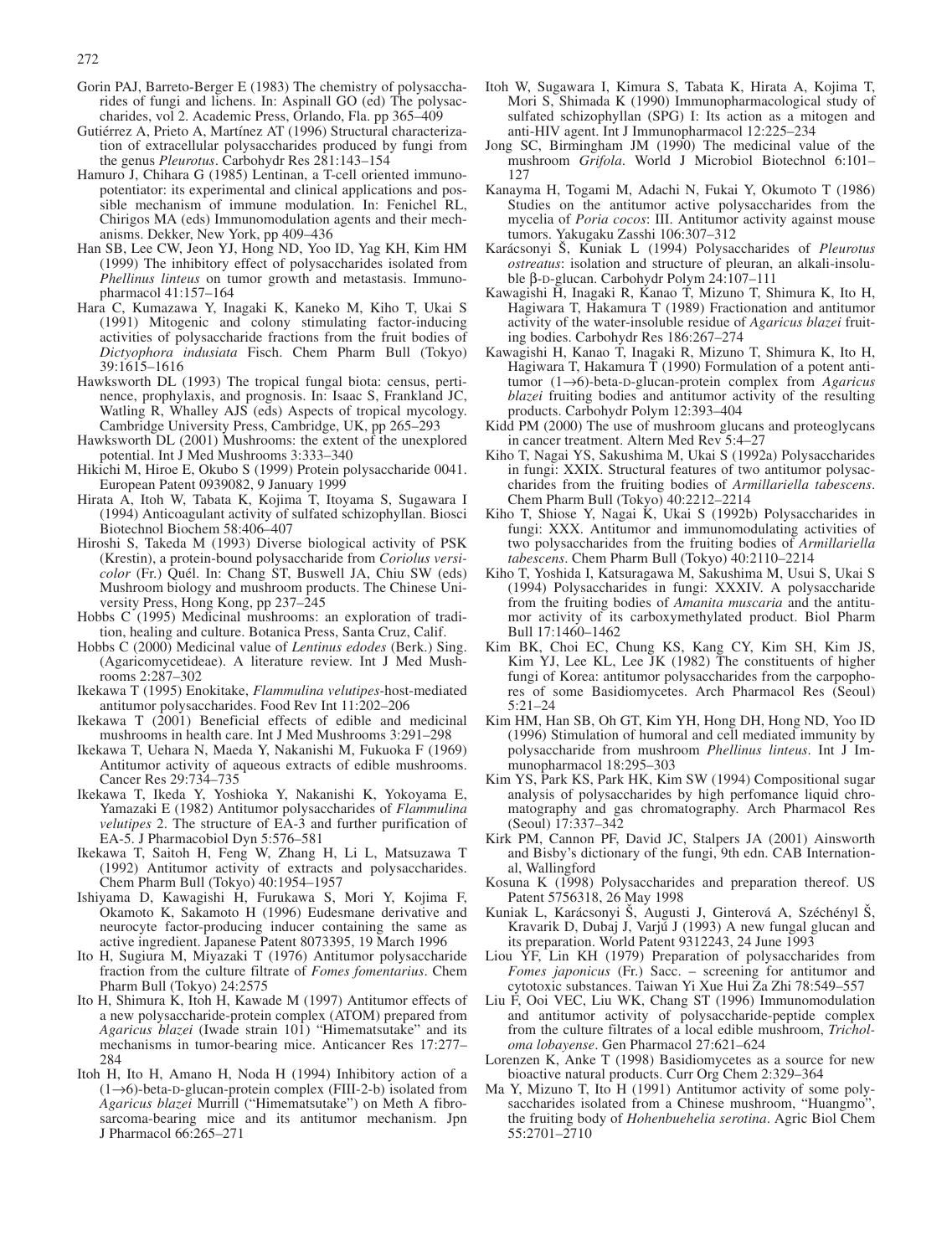- Maeda YY, Watanabe ST, Chihara C, Rokutanda M (1988) Denaturation and renaturation of a β-1,6; 1,3-glucan, lentinan, associated with expression of T-cell-mediated responses. Cancer Res 48:671–675
- Marchessault RH, Deslandes Y, Ogawa K, Sundarajan PR (1977) X-ray diffraction data for β-D-glucan. Can J Chem 55:300–303
- Matsushita K, Kuramitsu Y, Ohiro Y, Obara M, Kobayashi M, Li YQ, Hosokawa M (1998) Combination therapy of active hexose correlated compound plus UFT significantly reduces the metastasis of rat mammary adenocarcinoma. Anti Cancer Drugs 9:343–350
- Min HK, Choi EC, Kim BK (1980) Studies on the constituents of the higher fungi of Korea: 18. Components of *Russula pseudodelica* and *Microporus affinis*. Korean J Mycol 8:13–20
- Misaki A, Nasu M, Sone Y, Kishida E, Kinoshita C (1986) Comparison of structure and antitumor activity of polysaccharides isolated from Fukurotake, the fruiting body of *Volvariella volvacea*. Agric Biol Chem 50:2171–2184
- Miyazaki T, Nishijima M (1981) Studies on fungal polysaccharides. XXVII. Structural examination of a water-soluble, antitumor polysaccharide of *Ganoderma lucidum*. Chem Pharm Bull (Tokyo) 29:3611–3616
- Miyazaki T, Yadomae T, Terui T, Yamada H, Kikuchi T (1975) Studies on fungal polysaccharide. XVII. A new glucuronan "protuberic acid" produced by a fungus *Kobayasia nipponica*. Biochim Biophys Acta 385:345–353
- Mizuno M, Shiomi Y, Minato K, Kawakami S, Ashida H, Tsuchida H (2000) Fucogalactan isolated from *Sarcodon aspratus* elicits release of tumor necrosis factor-alpha and nitric oxide from murine macrophages. Immunopharmacology 46:113–121
- Mizuno T (1996) Development of antitumor polysaccharides from mushroom fungi. Foods Food Ingred J Jpn 167:69–85
- Mizuno T (1999a) The extraction and development of antitumoractive polysaccharides from medicinal mushrooms in Japan. Int J Med Mushrooms 1:9–29
- Mizuno T (1999b) Bioactive substances in *Hericium erinaceus* (Bull.: Fr.) Pers. (Yamabushitake), and its medicinal utilization. Int J Med Mushrooms 1:105–119
- Mizuno T (2000) Development of an antitumor biological response modifier from *Phellinus linteus* (Berk. et Curt.) Teng (Aphyllophoromycetideae). Int J Med Mushrooms 2:21–33
- Mizuno T (2002) Medicinal properties and clinical effects on *Agaricus blazei* Murr. Int J Med Mushrooms 4:(in press)
- Mizuno T, Zhuang C (1995) Maitake, *Grifola frondosa*: pharmacological effects. Food Rev Int 11:135–149
- Mizuno T, Ohsawa K, Hagiwara N, Kuboyama R (1986) Fractionation and characterization of antitumor polysaccharides from Maitake, *Grifola frondosa*. Agric Biol Chem 50:1679–1688
- Mizuno T, Hagiwara T, Nakamura T, Ito H, Shimura K, Sumiya T, Asakura A (1990a) Antitumor activity and some properties of water-soluble polysaccharides from "Himematsutake", the fruiting body of *Agaricus blazei* Murrill. Agric Biol Chem 54:2889–2896
- Mizuno T, Inagaki R, Kanao T, Hagiwara T, Nakamura T, Ito H, Shimura K, Sumiya T, Asakura A (1990b) Antitumor activity and some properties of water-insoluble hetero-glycans from "Himematsutake", the fruiting body of *Agaricus blazei* Murrill. Agric Biol Chem 54:2897–2906
- Mizuno T, Ando M, Sugie R, Ito H, Shimura K, Sumiya T, Matsuura A (1992) Antitumor activity of some polysaccharides isolated from an edible mushroom, ningyotake, the fruiting body and the cultured mycelium of *Polyporus confluens*. Biosci Biotechnol Biochem 56:34–41
- Mizuno T, Ma Y, Ito H, Suzuki C (1994) Water insoluble polysaccharide originating in mushroom, its production, and antitumor agent mainly comprising the polysaccharide. Japanese Patent 06–080703, 22 March 1994
- Mizuno T, Kinoshita T, Zhuang C, Ito H, Mayuzumi Y (1995a) Antitumor-active heteroglycans from Niohshimeji mushroom, *Tricholoma giganteum*. Biosci Biotechnol Biochem 59:568– 571
- Mizuno T, Saito H, Nishitoba T, Kawagashi H (1995b) Antitumoractive substances from mushrooms. Food Rev Int 11:23–61
- Mizuno T, Yeohlui P, Kinoshita T, Zhuang C, Ito H, Mayuzumi Y (1996) Antitumor activity and chemical modification of polysaccharides from Niohshimeji mushroom, *Tricholoma giganteum*. Biosci Biotechnol Biochem 60:30–33
- Mizuno T, Morimoto M, Minato KI, Tsuchida H (1998) Polysaccharides from *Agaricus blazei* stimulate lymphocyte T-cell subsets in mice. Biosci Biotechnol Biochem 62:434–437
- Mizuno T, Zhuang C, Abe K, Okamoto H, Kiho T, Ukai S, Leclerc S, Meijer L (1999a) Antitumor and hypoglycemic activities of polysaccharides from the sclerotia and mycelia of *Inonotus obliquus* (Pers.: Fr.) Pil. (Aphyllophoromycetideae). Int J Med Mushrooms 1:301–316
- Mizuno T, Minato K, Ito H, Kawade M, Terai H, Tsuchida H (1999b) Antitumor polysaccharide from the mycelium of liquid-cultured *Agaricus blazei* Murrill. Biochem Mol Biol Int 47:707–714
- Nakajima K, Hirata Y, Uchida H, Watabe Y, Taniguchi T, Obayashi A, Tanabe O (1980) Polysaccharides having anticarcinogenic activity and method for producing same. UK Patent 2031446, 23 April 1980
- Nakashima S, Umeda Y, Kanada T (1979) Effect of polysaccharides from *Ganoderma applanatum* on immune response. I. Enhancing effect on the induction of delayed hypersensitivity in mice. Microbiol Immunol 23:501–513
- Nakayoshi H, Watanebe T, Yamamura Y, Ono M (1968) Suppression of Sarcoma 37 in mice by the treatment with extracellular polysaccharide produced by a strain of *Crepidotus* sp. Jpn J Exp Med 38:437–442
- Nanba H (1998) Proteoglycan and antidiabetic drug. Japanese Patent 10–182702, 7 July 1998
- Nanba H, Hamaguchi A, Kuroda H (1987) The chemical structure of an antitumor polysaccharide in fruit bodies of *Grifola frondosa* (Maitake). Chem Pharm Bull (Tokyo) 35:1162–1168
- Ohno N, Iino K, Takeyama T, Suzuki I, Sato K, Oikawa S, Miyazaki T, Yadomae T (1985) Structural characterization and antitumor activity of the extracts from matted mycelium of cultured *Grifola frondosa*. Chem Pharm Bull (Tokyo) 33:3395– 3401
- Ohno N, Adachi Y, Suzuki I, Sato K, Oikawa S, Yadomae T (1986) Characterization of the antitumor glucan obtained from liquid-cultured *Grifola frondosa*. Chem Pharm Bull (Tokyo) 34:1709–1715
- Ohno N, Miura NN, Nakajima M, Yadomae T (2000) Antitumor 1,3-beta-glucan from cultured fruit body of *Sparassis crispa*. Biol Pharm Bull 23:866–872
- Ohtsuka S, Ueno S, Yoshikumi C, Hirose F, Ohmura Y, Wada T, Fujii T, Takahashi E (1973) Polysaccharides having an anticarcinogenic effect and a method of producing them from species of Basidiomycetes. UK Patent 1331513, 26 September 1973
- Ohtsuka S, Ueno S, Yoshikumi C, Hirose F, Ohmura Y, Wada T, Fujii T, Takahashi E (1977) Polysaccharides and method for producing same. US Patent 4051314, 27 September 1977
- Okamura K, Suzuki M, Chihara T, Fujiwara A, Fukuda T, Goto S, Ichinohe K, Jimi S, Kasamatsu T (1986) Clinical evaluation of schizophyllan. Cancer 58:865–872
- Ooi VEC, Liu F (1999) A review of pharmacological activities of mushroom polysaccharides. Int J Med Mushrooms 1:195– 206
- Paulik Š, Švrčec, Mojišová J, Ďurove A, Benišek Z, Húska M (1996) The immunomodulatory effect of the soluble fungal glucan (*Pleurotus ostreatus*) on delayed hypersensitivity and phagocytic ability of blood leucocytes in mice. J Vet Med B 43:129–135
- Reshetnikov SV, Wasser SP, Tan KK (2001) Higher Basidiomycota as a source of antitumor and immunostimulating polysaccharides. Int J Med Mushrooms 3:361–394
- Saito K, Nishijima M, Miyazaki T (1989) Studies on fungal polysaccharides: XXXV. Structural analysis of an acidic polysaccharide from *Ganoderma lucidum*. Chem Pharm Bull (Tokyo) 37:3134–3136